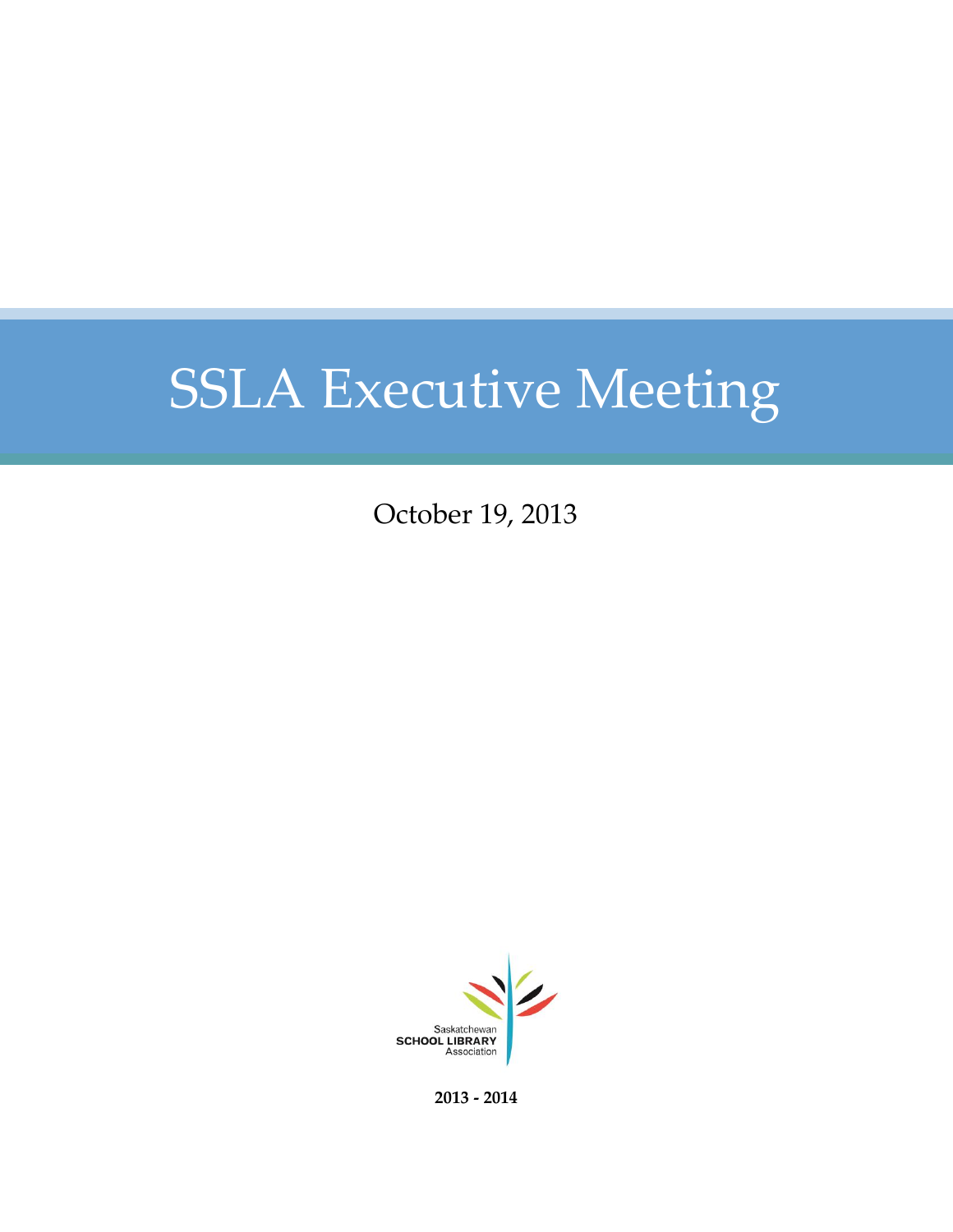

October 19, 2013

### **Date**

October 19th, 2013 Riverside Country Club  $11:00a.m. - 4:00 p.m.$ 

### **Call to Order**

The meeting of the Saskatchewan School Library Association was called to order at 11:02 on the 19th by Carlene Walter.

**Present: Dawn Morgan, Joanne Beltramini, Carla Katerynych, Chantelle Anderson, Laurie Hnatiuk, Carlene Walter, Tracy Woodward, Charlotte Raine Regrets:**

## **1. Approval of Agenda**

1.1. **The agenda was unanimously approved as distributed.**

## **2. Approval of Minutes**

**2.1 The minutes of the previous meeting were unanimously approved as distributed.**

## **3. Open Issues**

- **3.1. SSLA Executive Roles and Responsibilities Action List.** Status of the items has been recorded in the table below.
- **3.2. Submitting reports. Reports are required to be submitted one week in advance. Please attend to this deadline for the next meeting.**

### **4. Reports**

**4.1. President**

**INFORMATION:** Our feedback regarding the Special Subject Council day was reviewed. The STF, once again, suggested that a member of SSLA should sit on SCC day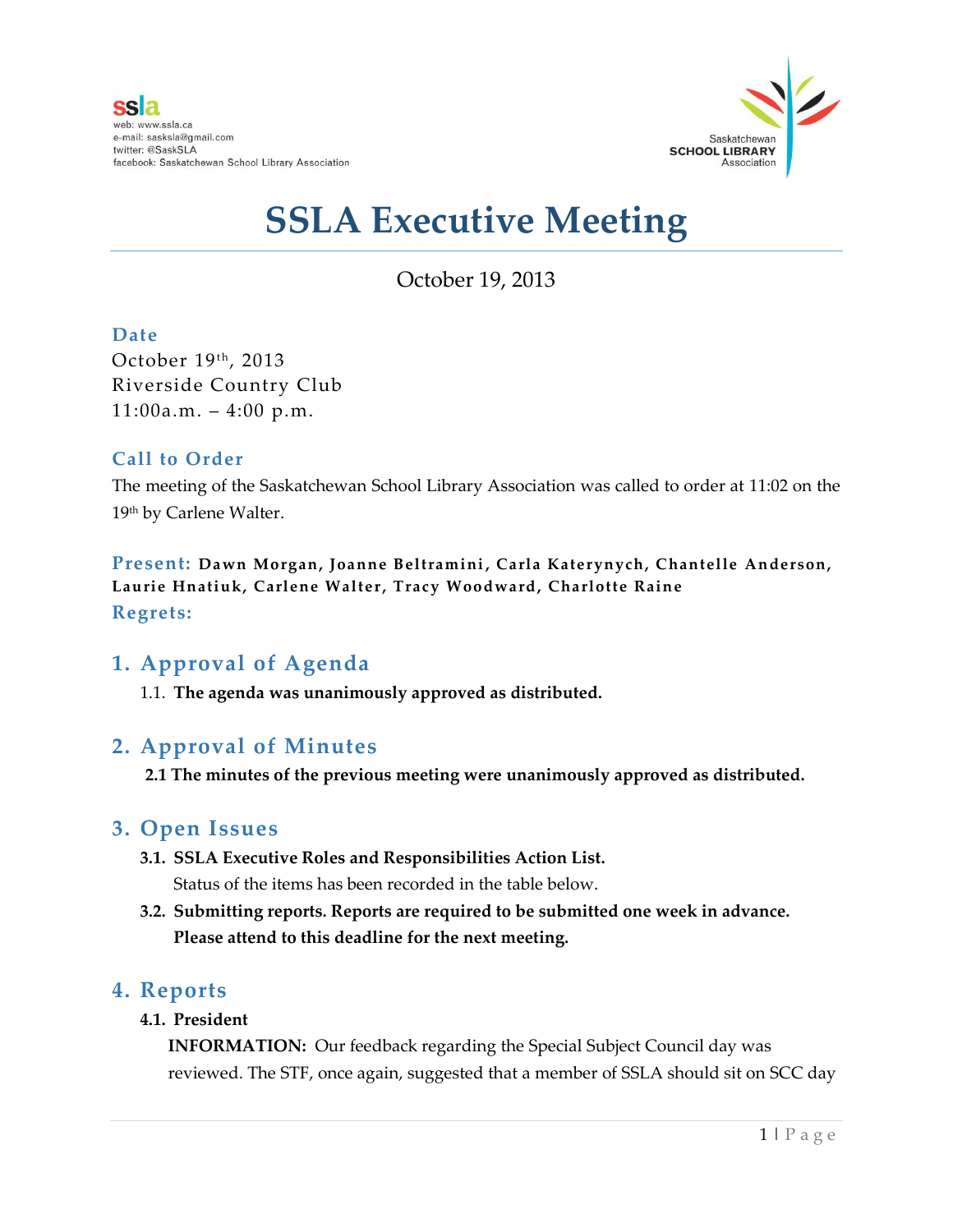

planning committee. The executive feels that the STF can make use of our feedback to plan the day if they wish to make changes.

**INFORMATION:** Carlene would like feedback on the inquiry website, especially the regarding the design and ease of use. Please ask teachers at your school. The inquiry project is almost completed. Videos are forthcoming. Laurie mentioned that Carlene needs to be compensated for her ongoing work. Carlene is not certain how to achieve that since the budget is balanced for this year. Executive would like to consider this further and do not want to drop the issue.

- **4.2 President Elect**
- **4.3 Treasurer/Membership**
- **4.4 Publication Councillor**
- **4.5 Professional Learning Councillors**
- **4.6 Communication Councillor**
- **4.7 Special Projects Councillor**

Joanne outlined budget items that should have been paid out of last year's budget. Since the 2012-2013 budget is closed and reviewed, retroactive changes are not possible and the charges will have to be reflected on this year's budget.

#### **4.8 Secretary/Archivist**

**ACTION:** Charlotte will update the liaison list and make the contacts asking when the meetings are so that she can provide updates to the Executive. The list of contacts should include: IASL (Dianne Oberg), 2 Multitype Library contacts (Joanne and Carlene), SIAST (Laurie), and CASL (Judith Sykes). We will not have a contact for SLA nor SYRCA.

#### **4.9 Past- President**

### **5. New Business**

#### **5.1. Correspondence**

#### **5.1.1. IFLA and IASL**

**5.1.2. STF -** Rob Lehne questioned the encryption of teacher certificate number with members who renew online.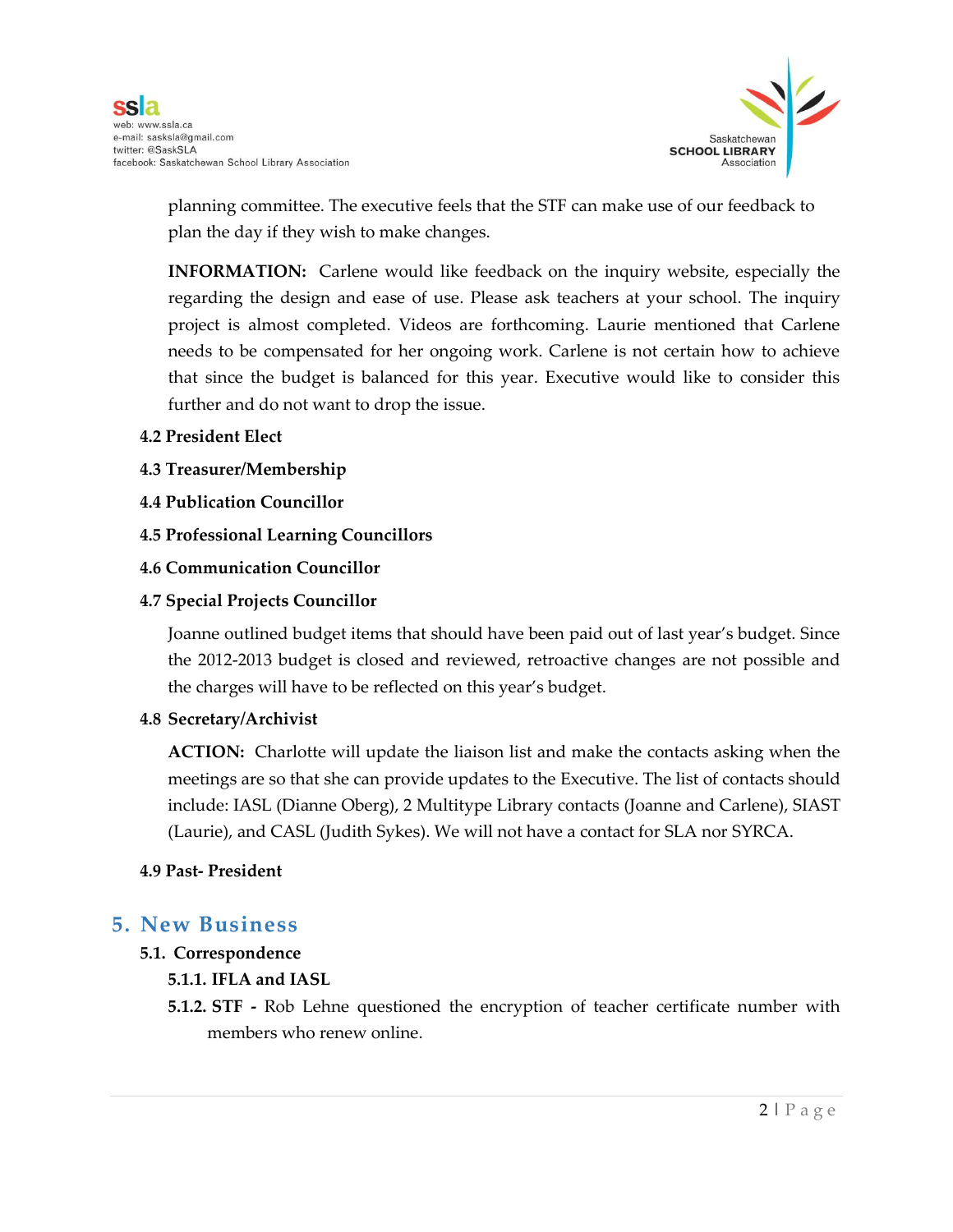

**ACTION:** Charlotte will respond to Rob with assurances that the teaching certificate number cannot be accessed by third parties.

#### **5.2. Executive Handbook Distribution –**

**ACTION:** Members who were not present at the September meeting need to pick up their copy from Carlene.

#### **5.3. SSLA App –**

Chris has done some planning on an inquiry app. Discussion ensued as to whether we should pursue this idea as a project. As we do not have a budget for it this year, payment would need to be made using the last term deposit. The project would fall under the jurisdiction of the Special Projects councillor. Executive members are to do some thinking about this project and bring considerations to next meeting. If we do not follow through with the application idea, is there something else we could do? Our profile has increased after our work with the Ministry and STF, so it may be a good time to take on something new.

**ACTION ITEM:** Carlene to send out Chris' notes on the inquiry app.

#### **5.4. BookBytes**

**Discussion** was held to determine if we will hold a BookBytes event. It was decided that we will not hold BookBytes before the conference because of the cost factor involved to book the room at the Travelodge. There were also complications with determining whether displayers would need to pay and how that would impact other conference sponsorship. The rationale for moving to the night before the conference was to attract out of town participants. One suggestion was that maybe additional BookBytes events could be held at other locations in the future.

**Proposal:** A pre-Christmas Book Bytes to be held on December 8<sup>th</sup> at Riverside Country Club.

**ACTION:** Carlene, Carla, Joanne, and Tracy will investigate this possibility.

**ACTION:** November meeting is cancelled. On the morning of December 8<sup>th</sup>, the executive will meet face to face meeting followed by Book Bytes in afternoon. The January meeting would become an online meeting.

#### **5.5. Picture of 2013-2014 Executive** was taken outside on the balcony.

ACTION: Carlene will upload to the SSLA web site.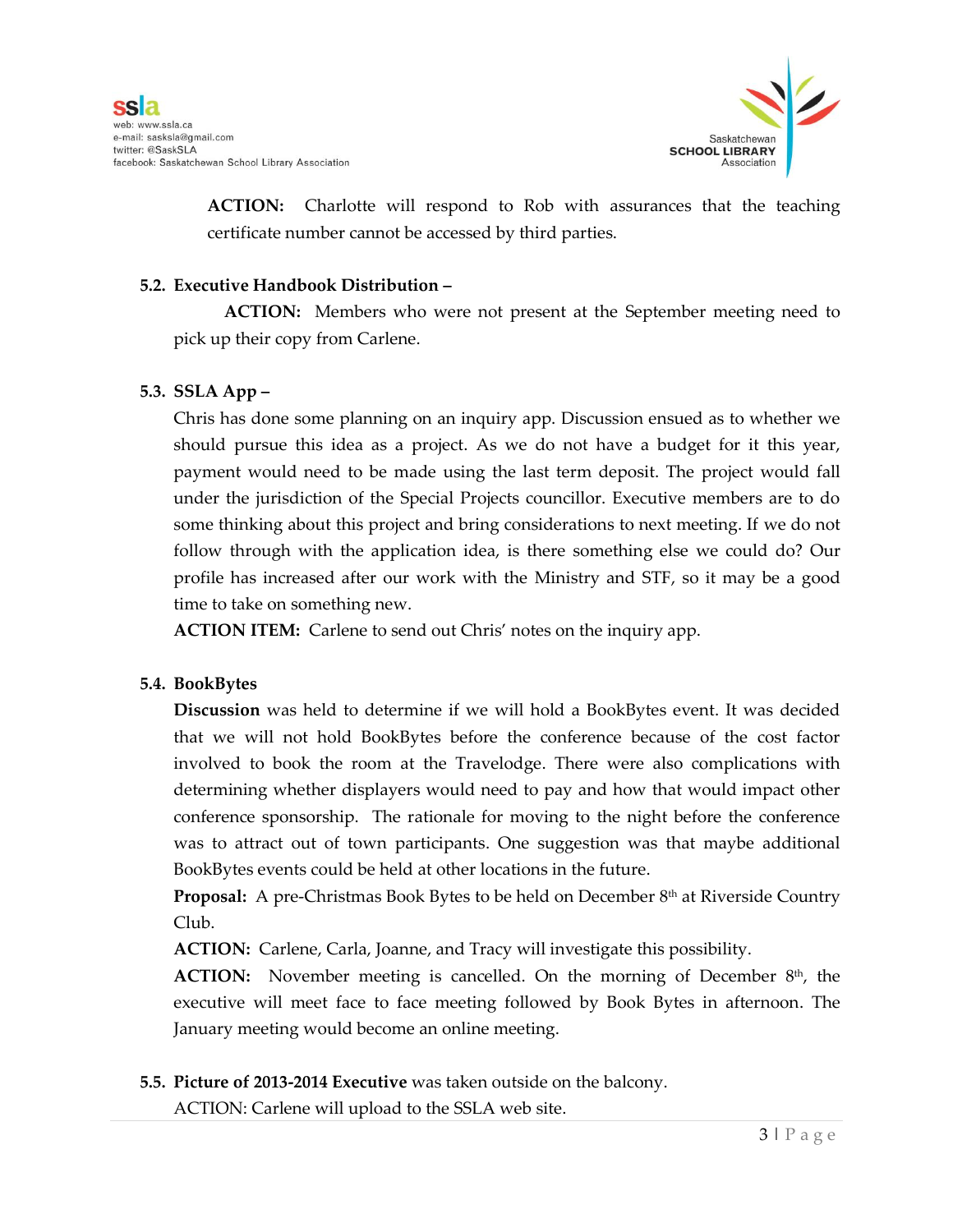

#### **5.6. CLA Discussion**

**<https://sites.google.com/site/nationalslproject/home>**

The executive members reviewed the Google document *Principle 3: Fostering Literacy to Engage Life-Long Learners* which was shared by Carlene. Discussion ensued and some edits were made to the document.

**ACTION ITEM**: Executive members are to finish adding feedback to document within a week's time. Joanne will provide a final look as Special Projects Councillor

## **Adjournment:**

Meeting was adjourned at 3:33 by Laurie Hnatiuk. The next general meeting will be at 10:00 on December 8th at Riverside Country Club.

Minutes submitted by: Charlotte Raine

Approved by: [**Type name here**]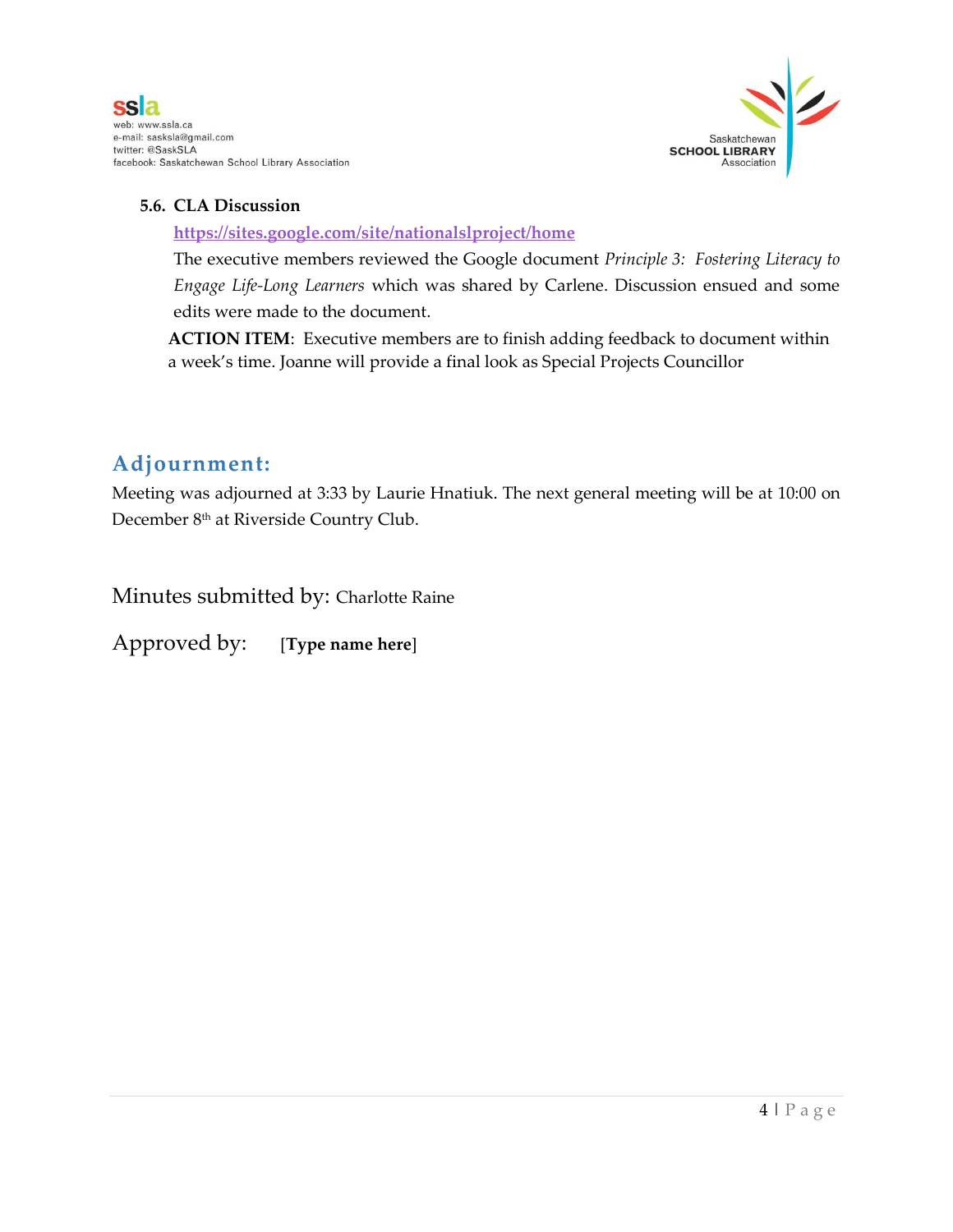

## October 19, 2013

## **SSLA Executive Action List**

| $\sqrt{ }$ | <b>ACTION</b>                                                                                                                                                                                                                 | <b>WHO</b>                                    | <b>COMMENTS</b>                                                                                                                 |
|------------|-------------------------------------------------------------------------------------------------------------------------------------------------------------------------------------------------------------------------------|-----------------------------------------------|---------------------------------------------------------------------------------------------------------------------------------|
|            | Update financial statements for SSLA chequing, SSLA<br>Conference, Learning Events, and The Medium prior to each<br>subsequent meeting. Submit with report.                                                                   | Dawn, Tracy,<br>Carla, Chantelle,<br>& Joanne |                                                                                                                                 |
|            | The Professional Learning Councillors will send<br>the<br>conference and learning events speakers' contracts to<br>Secretary/Archivist.                                                                                       | Tracy and Carla                               | forthcoming                                                                                                                     |
|            | Treasurer will complete 2013-2014 Year End Review                                                                                                                                                                             | Renée and Dawn                                | In process                                                                                                                      |
|            | Communications Councillor will bring membership list for<br>executive to look through for members who should be<br>removed from the list.                                                                                     | Laurie                                        | done                                                                                                                            |
|            | Communications Councillor will prepare a communication<br>each month to be sent to liaisons.                                                                                                                                  | Laurie                                        | Will be done on<br>the $20th$ of the<br>month                                                                                   |
|            | Secretary/Archivist will contact Violet Smotra-Cook and<br>Milton Block regarding the binder of pictures Viktor Fast sent<br>to facilitate digital preservation of SSLA legacy with the<br>names of past executive collected. | Charlotte                                     | Charlotte will<br>follow-up with<br>STF, Violet<br>Smotra Cook,<br>and back issues<br>of the Medium<br>available in<br>ProQuest |
|            | Support new members and be cognizant of stresses and<br>challenges.                                                                                                                                                           | Executive                                     | ONGOING, if<br>you need help,<br>ask                                                                                            |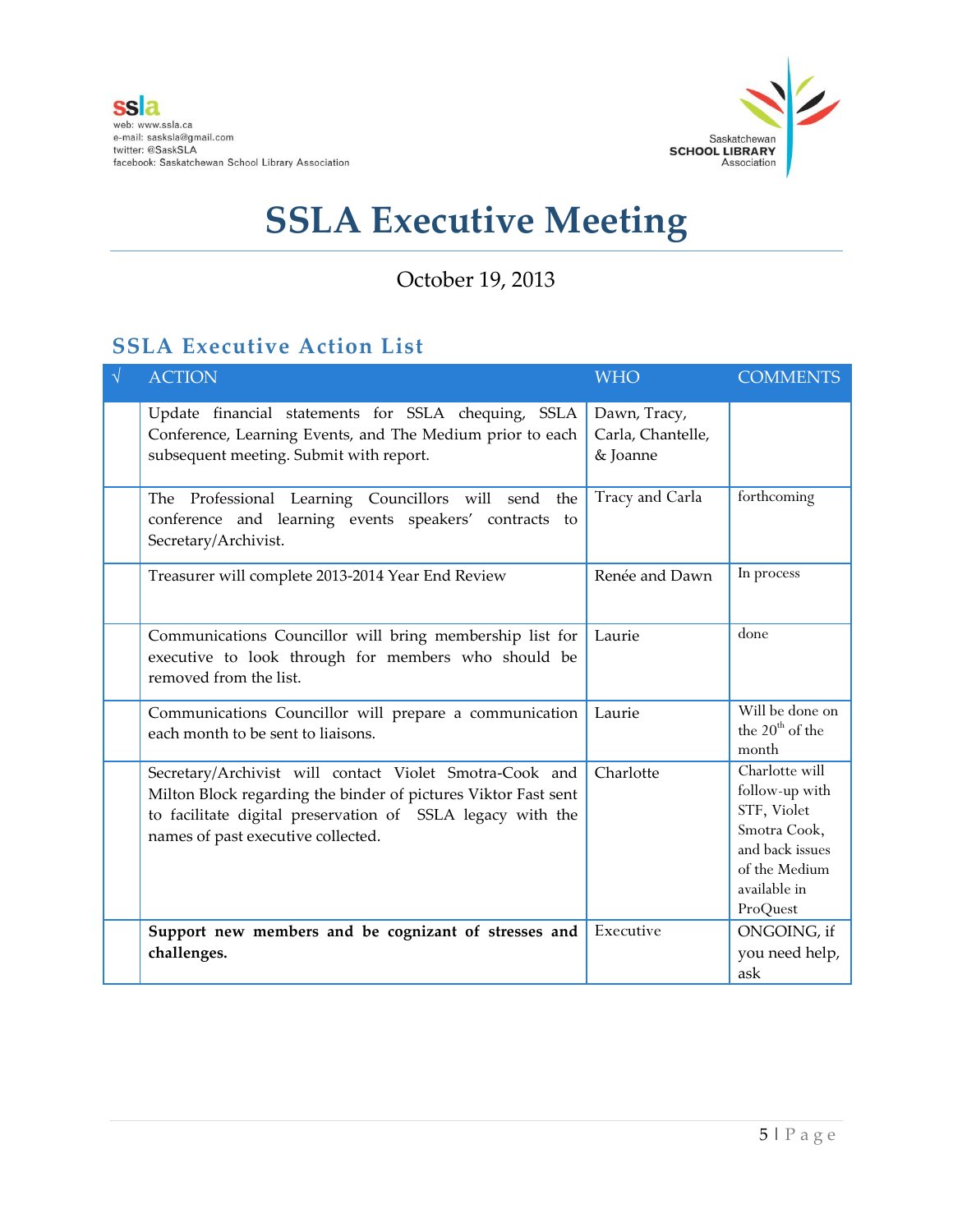

October 19, 2013

## **President's Report**

#### **INFORMATION ITEMS**

- **1.** Updated the Inquiry Project web site.
- **2.** Presented Inquiry Project to several school divisions.
- **3.** Collated learning events participants for Tracy.
- **4.** Attended Multitype Library Board meeting.

### **ACTION ITEMS**

- 1. Please view the Inquiry Project portion of the SSLA website as feedback is always welcome.
- 2. Discussion as how to celebrate the efforts of the Inquiry Project Working Group gift, supper, etc.

**Report submitted by:** Carlene Walter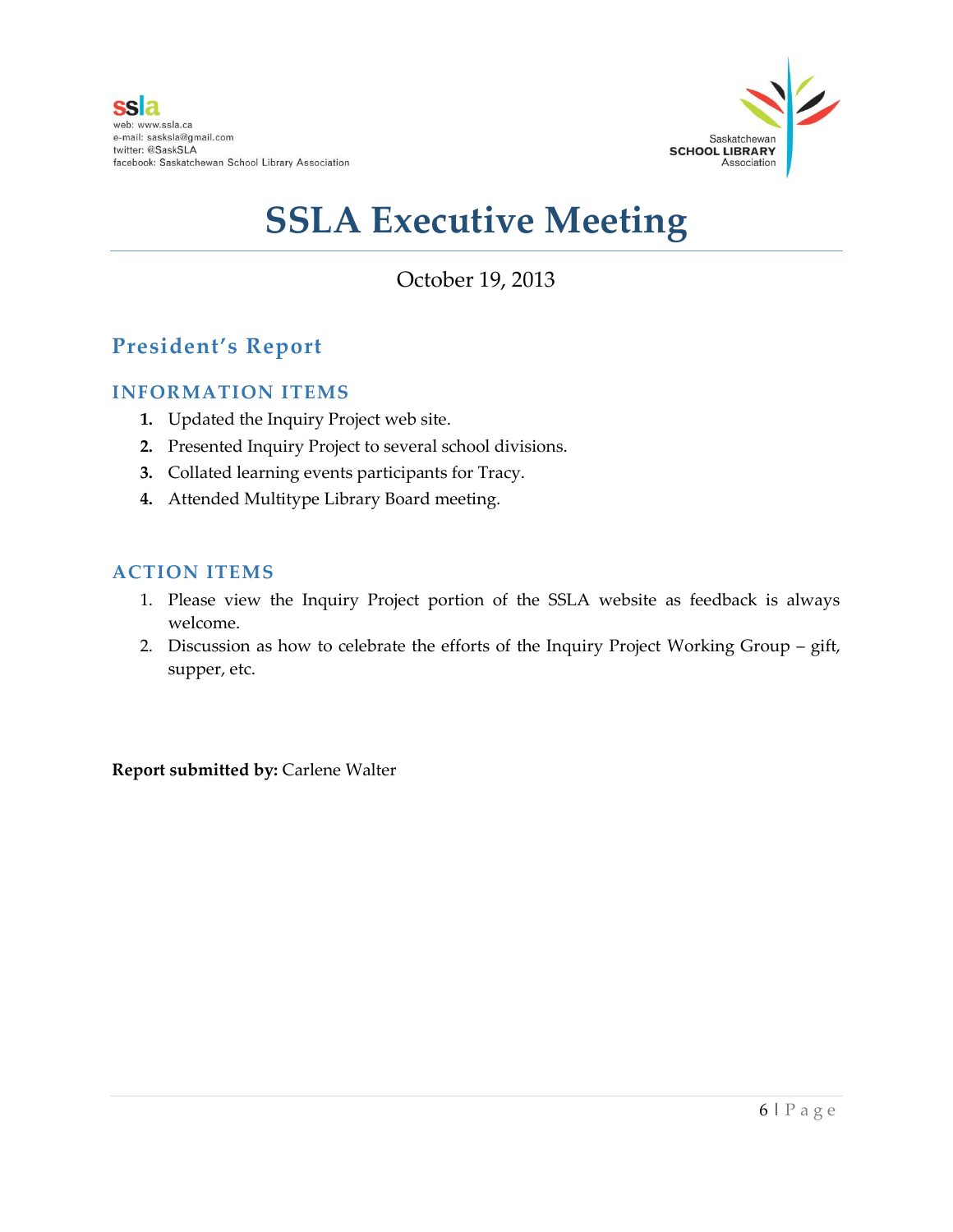

October 19, 2013

## **Google Analytics Data**

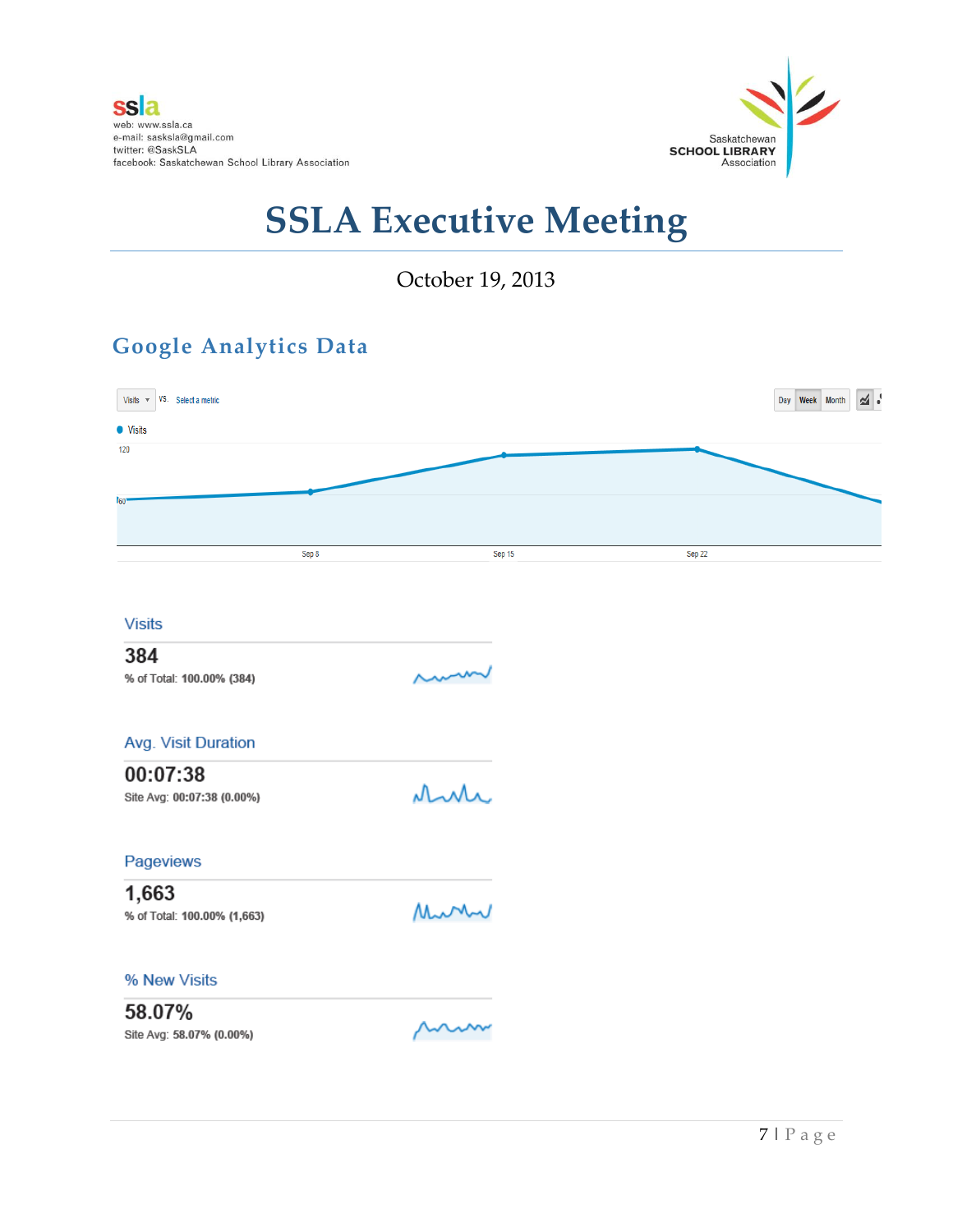

## October 19, 2013

## **President Elect's Report**

#### **INFORMATION ITEMS**

1. Reports from SSLA liaisons were requested by the Secretary/Archivist. Sent correspondence is posted in the New Business section of the agenda.

### **ACTION ITEMS**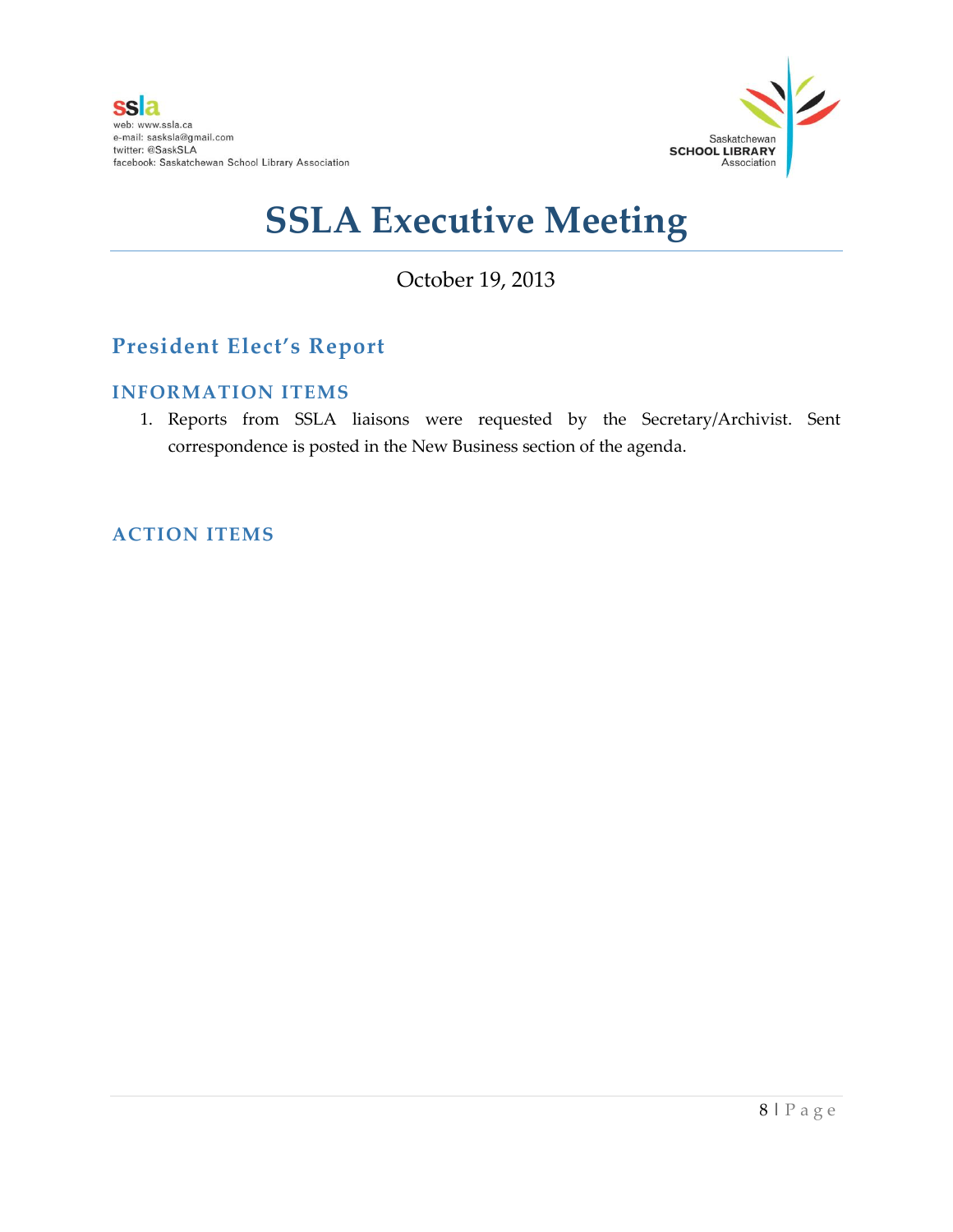

## October 19, 2013

## **Treasurer/Membership's Report**

### **INFORMATION ITEMS**

- 1. Financial Statement
	- June membership was membership: 123 current, 33 honorary, 112 expired
	- Bank balance around \$23 000
	- Term deposits value as of April 30, 2013: \$ 9,358.58

#### **ACTION ITEMS**

- 1. PayPal monies will be moved to the bank.
- 2. Note that some transfers of budgetary items to different areas may need to be made.
- 3. Dawn will send Carlene the statements.

**Report submitted by: Dawn Morgan**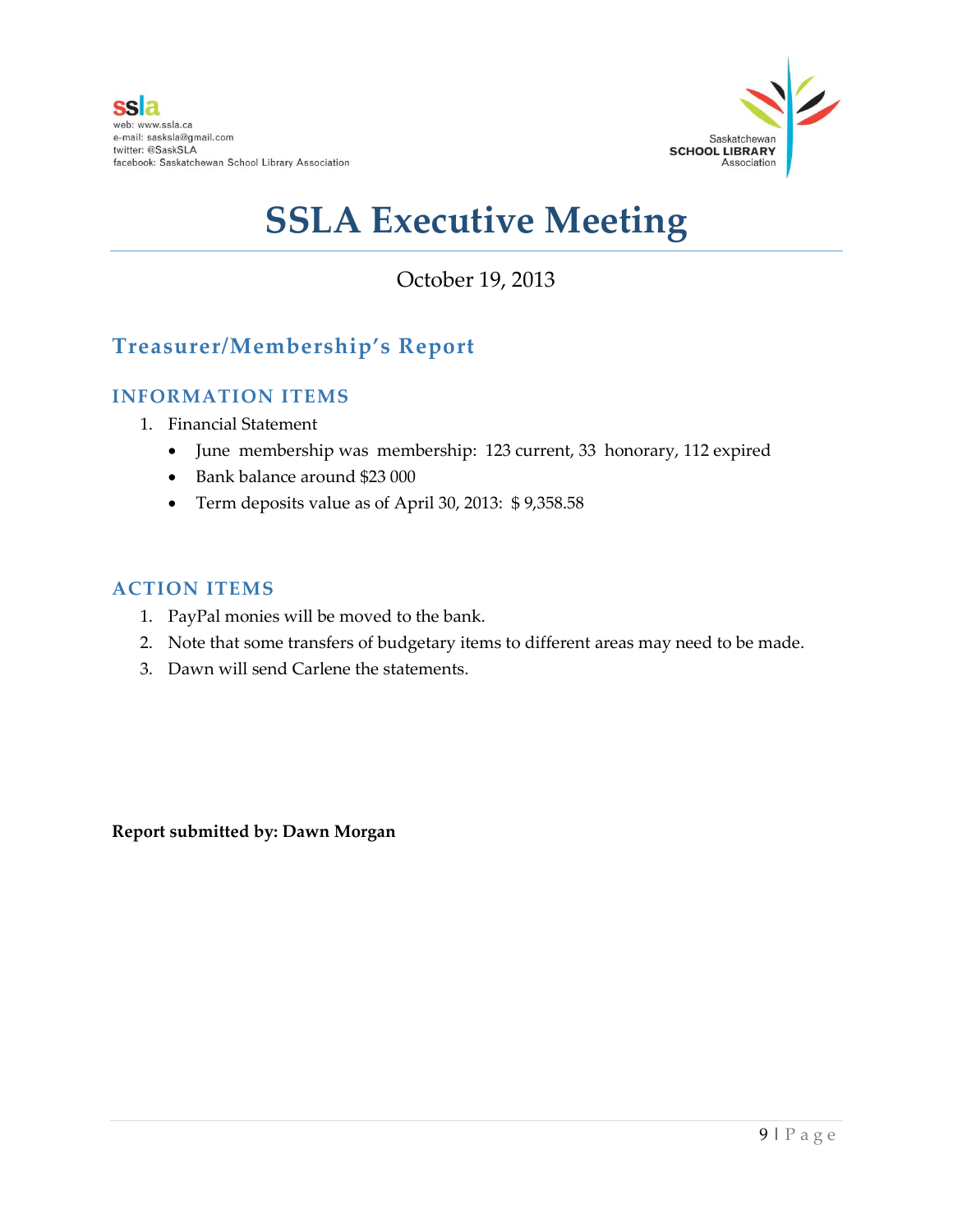

## October 19, 2013

## **SSLA Financial Report – Banking Summary**

Treasurer's Report Oct. 18, 2013

Activity from July 1, 2013 to Sept. 17, 2013

| Income                       |          |
|------------------------------|----------|
| Interest                     | 2.04     |
| Membership Fees              | 781.92   |
| <b>Learning Event Income</b> | 2316.29  |
|                              | 3100.25  |
| <b>Expenses</b>              |          |
| <b>Executive Meals</b>       | 75.58    |
| <b>Inquiry Project</b>       | 1,138.07 |
| Wufoo                        | 119.80   |
|                              | 1313.45  |
| <b>Overall Total</b>         | 1786.80  |

Submitted by Dawn Morgan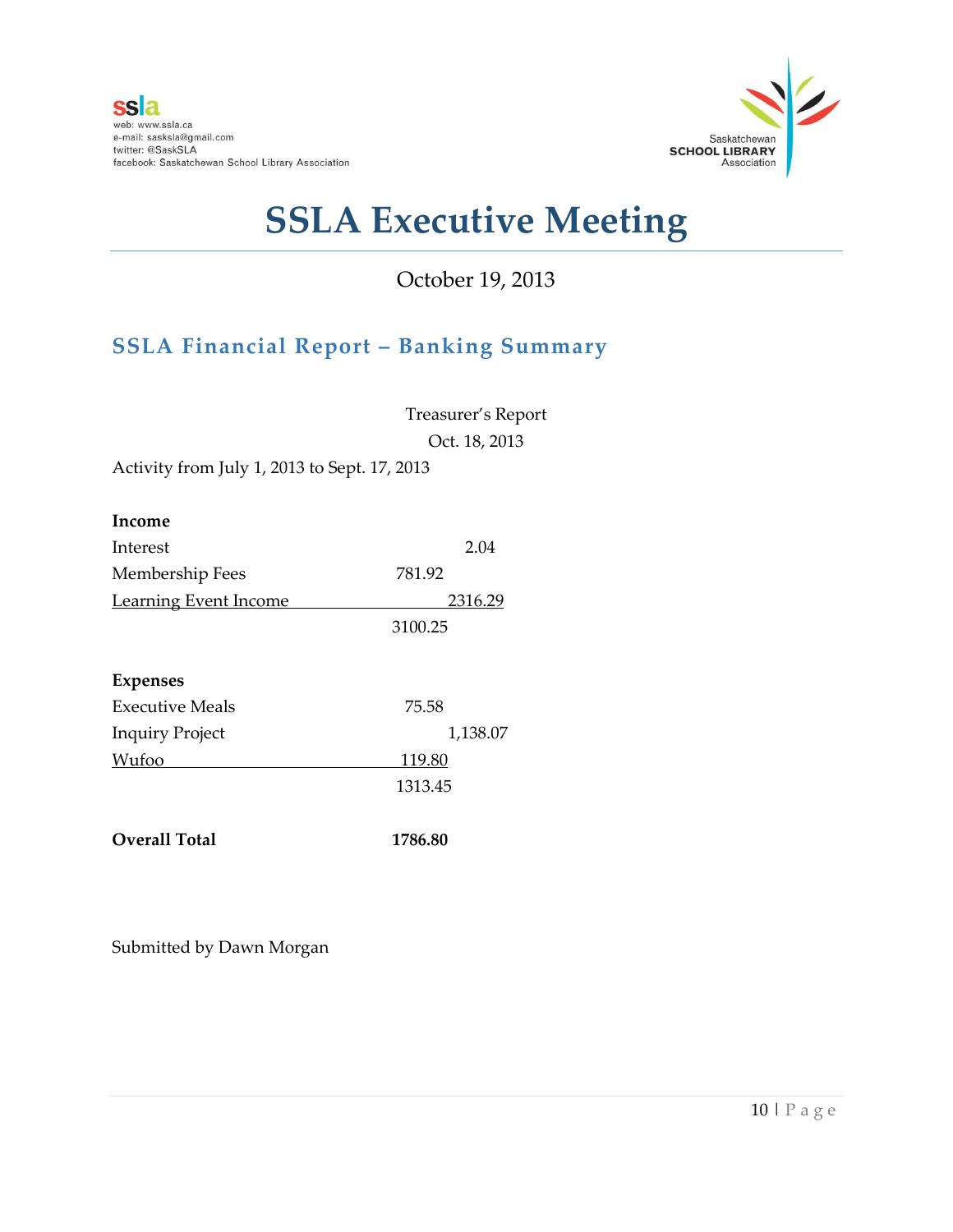

October 19, 2013

**SSLA Financial Report – Budgetary Statement**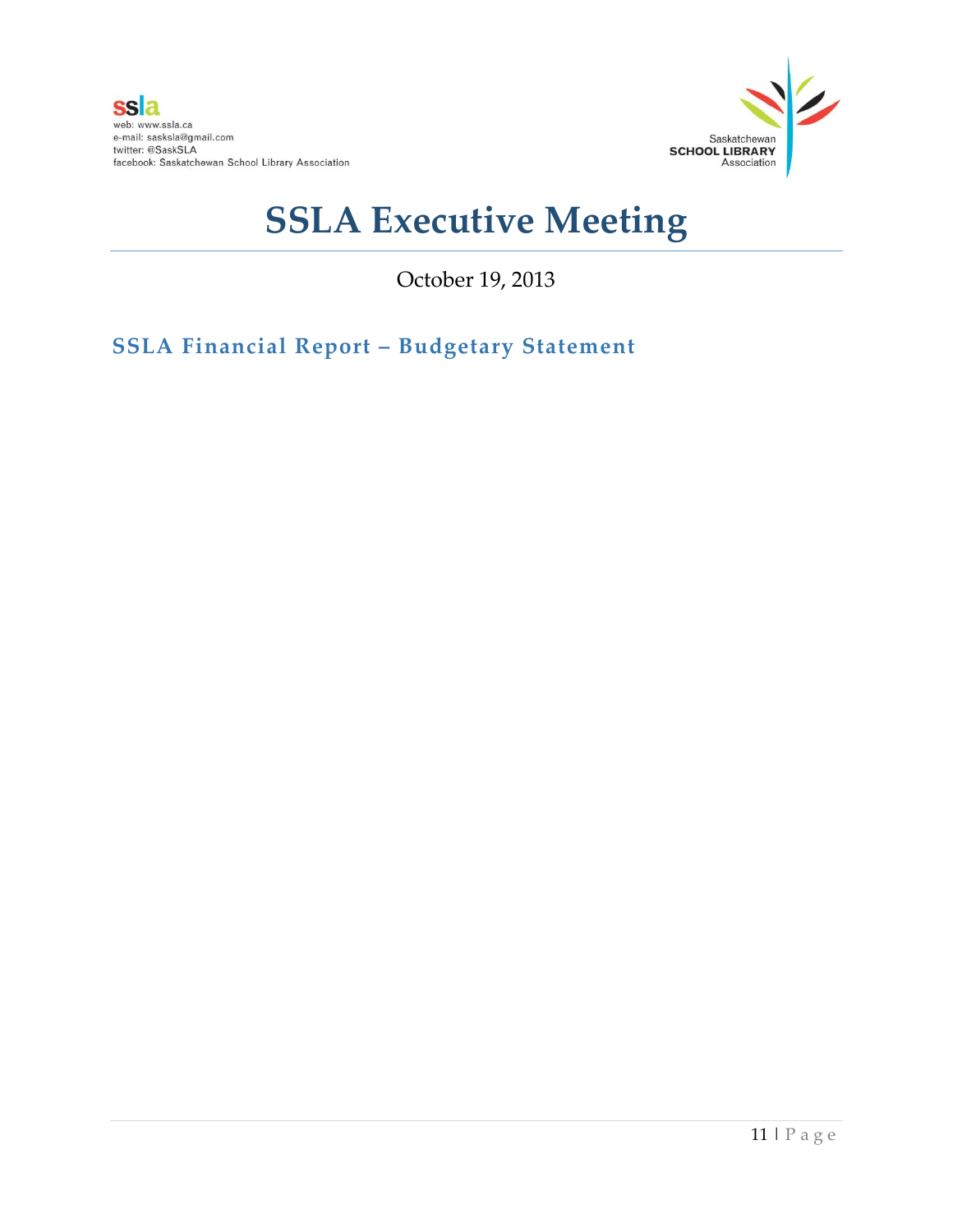

## October 19, 2013

## **Publication Councillors' Report – Chantelle Anderson**

### **INFORMATION ITEMS**

- I have 3 articles in the process of being written and will be submitted by the end of the month.
- I am continuing to try and keep the Blog updated. Recently I created a post about Mystery Skype to link to both our recent learning event and the article about it that is upcoming in the Medium

#### **ACTION ITEMS**

- Post articles for the fall issue of The Medium on the website by the end of October / beginning of November.
- Collect publication copyright forms from authors
- Submit expense claim to pay authors after publication.
- Continue to find relevant information to post to the Blog online.

#### **Report Submitted by Chantelle Anderson**

Approved by: [**Type name here**]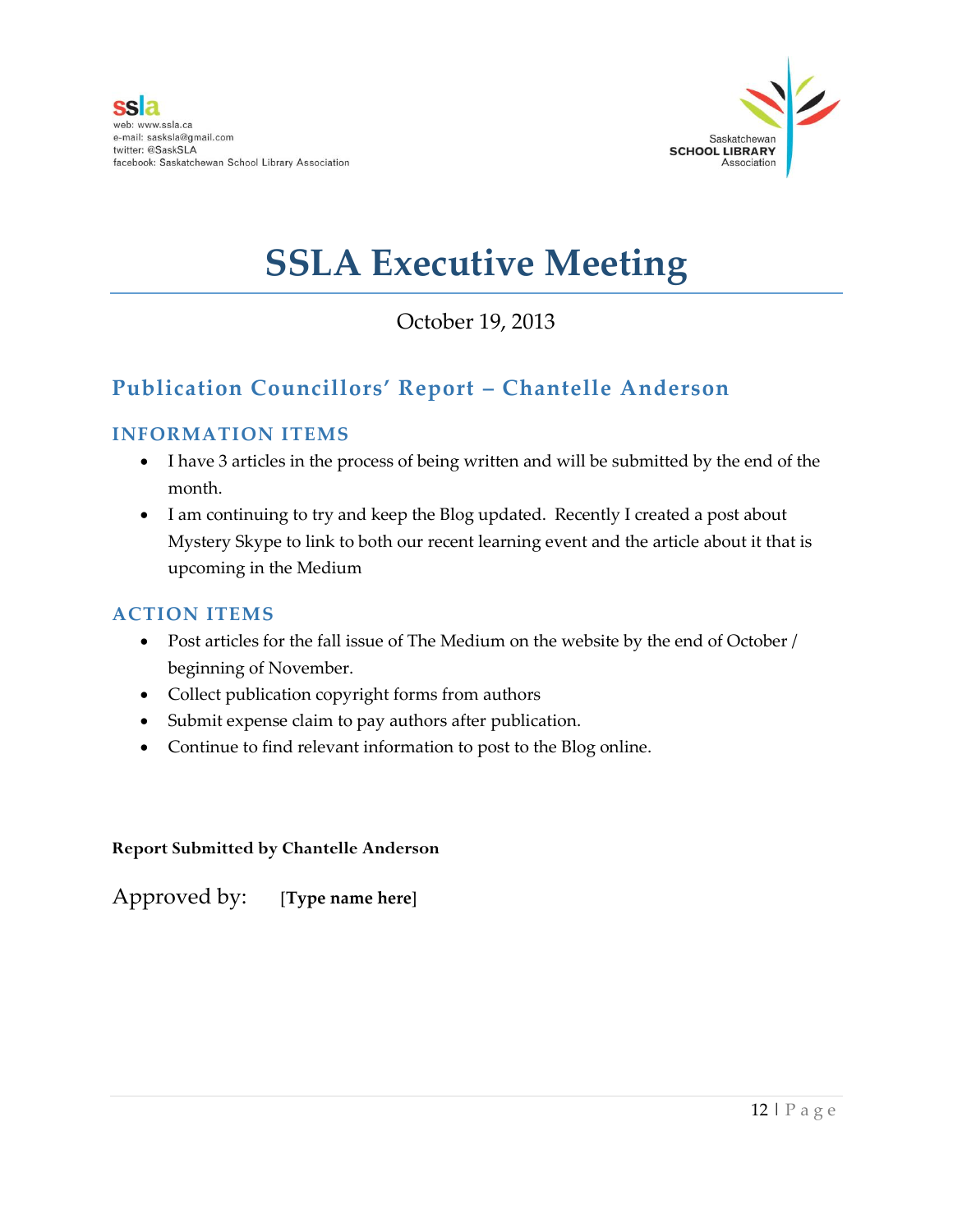

October 19, 2013

## **Professional Learning Councillors' Report – Learning Events – Tracy Woodward**

#### **INFORMATION ITEMS**

- 1. Hosted Learning Event with Silvia Tolisano.
- 2. Requested payment for Silvia Tolisano.
- 3. Sent archived program to registrants.

### **ACTION ITEMS**

- 1. Contact Claire Isaac and Jessica Cammer to prepare for November 5 presentation.
- 2. Send out reminder and login information to participants.
- 3. Upload presentation to Adobe prior to presentation date.
- 4. Tracy will compose and send a letter regarding Jason Wilson's helpfulness to Ron Lawson.
- 5. Please publicize the learning events at the school divisions.
- 6. Need to clarify in Wufoo that there is an option to pay by cheque if not using PayPal.

#### **Report submitted by:Tracy Woodward**

**Approved by:**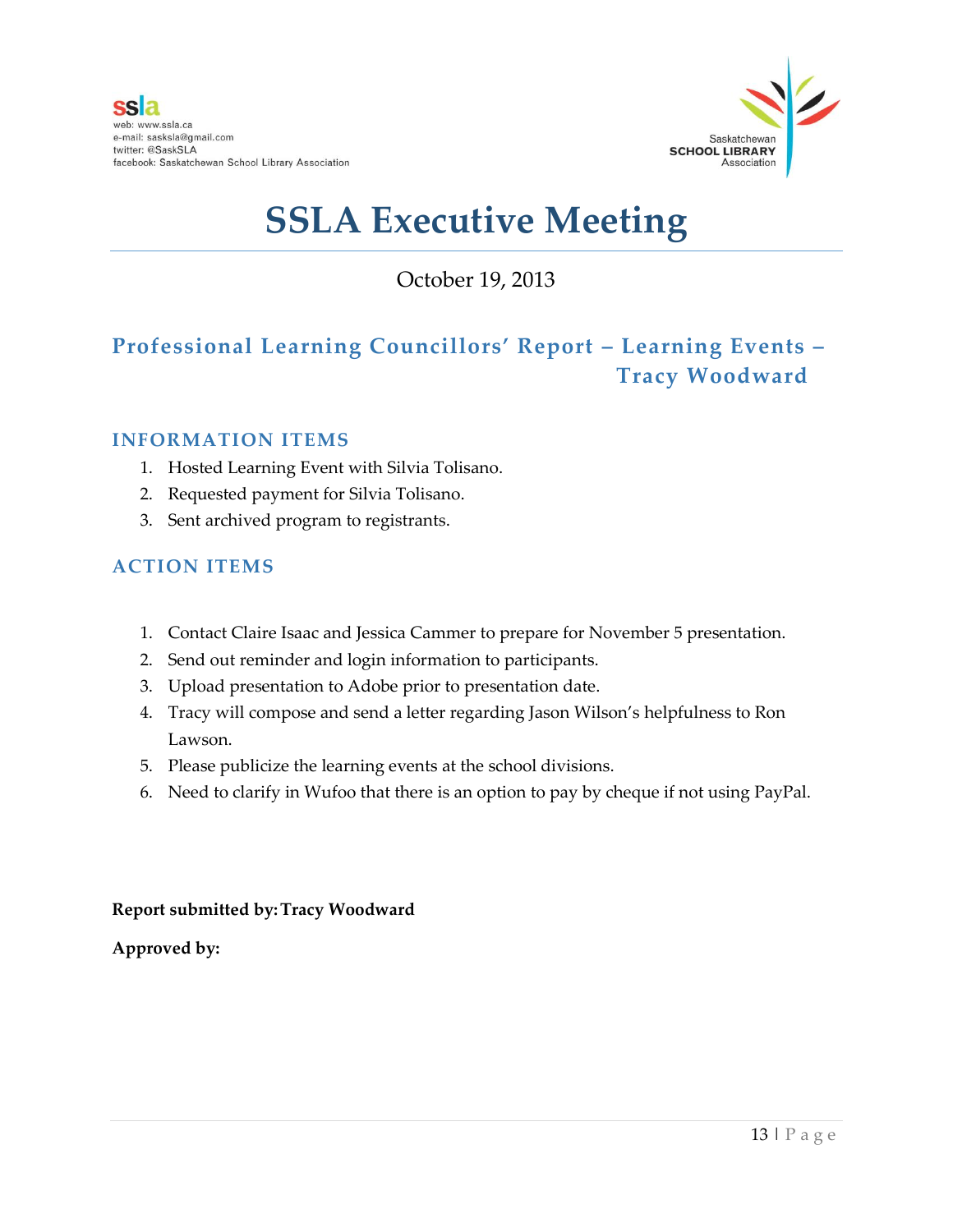

October 19, 2013

## **Professional Learning Councillors' Report - Conference**

### **INFORMATION ITEMS**

- 1. Several emails to Naomi Harm regarding topic finalization, awaiting response
- 2. Conference Committee invitation resent, I have made personal contact with several members to participate on Conference Committee. Currently 1 member.
- 3. Email sent to 2013 Conference sponsors requesting consideration for sponsorship for 2014 conference
- 4. Contacted Travelodge for information regarding use of facility Friday evening, response forwarded to Laurie and Carlene for reference with Book Bytes event
- 5. Reviewed Budget

### **ACTION ITEMS**

- 1. Meet with Conference committee to finalize budget and subcommittee leadership, as well as, delegate roles and responsibilities within Conference Committee.
- 2. Finalize Conference Keynote and Workshop topics with Naomi Harm, request video clip to enhance conference promotions
- 3. Would like two more conference members: will shoulder tap at Saskatoon Public
- 4. Approached former sponsors. Question around Book Bytes and displayers as far as fees.
- 5. Need to examine the timings of the day. In order to accommodate awards and AGM with constitutional changes and inquiry project, our speaker gets reduced 3.5 hours for \$3500 fee.

### **Report Submitted by: Carla Katerynych**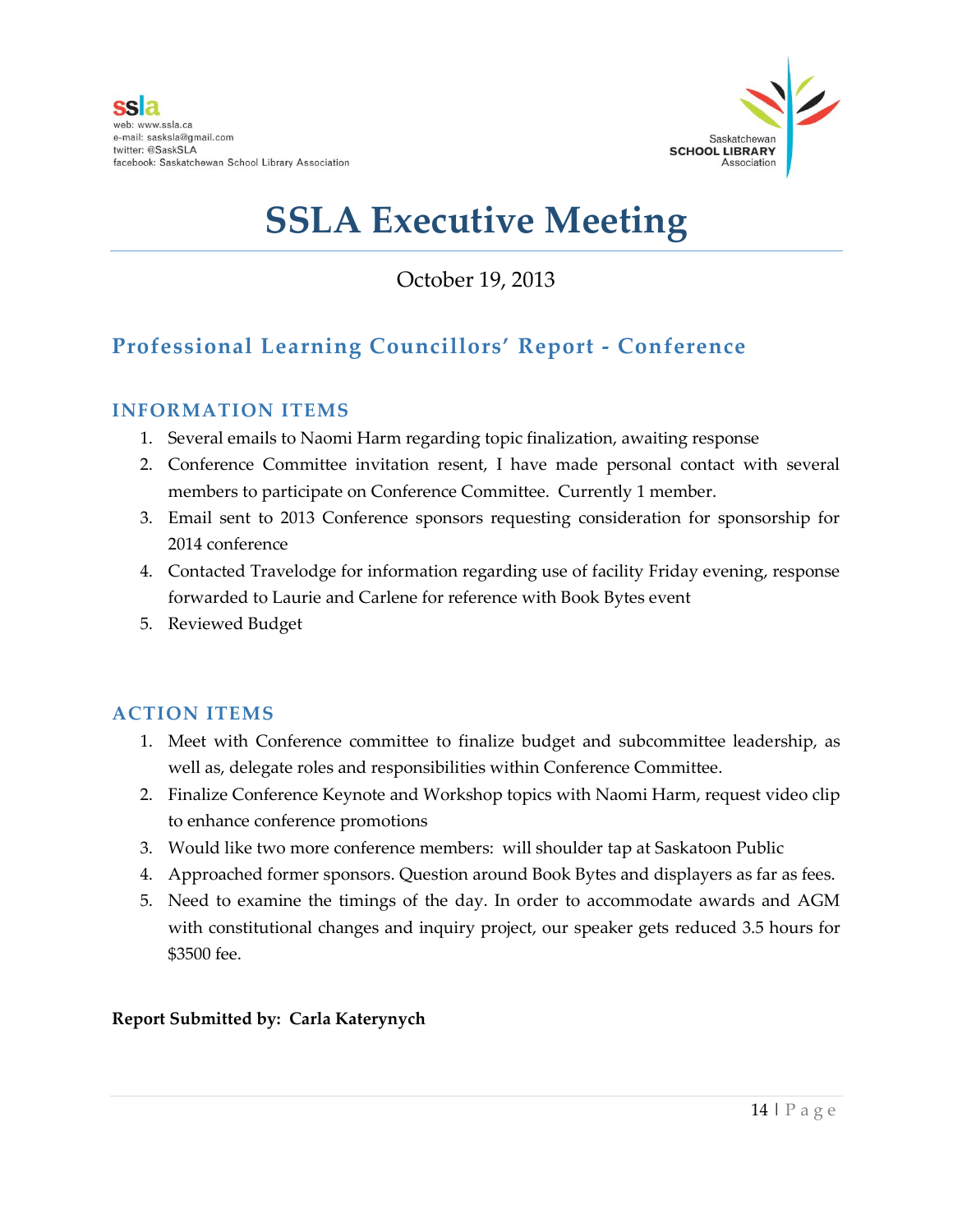

October 19, 2013

## **Communications Councillors' Report – Laurie Hnatiuk**

## **Information Items**

**.**

- 1. Sent email(s) regarding the following items:
	- a. Membership expiring
	- b. Membership expired
	- c. Invitation to join Learning Events
	- d. Invitation to join the Conference Committee
	- e. Request to be the SSLA liaison to school divisions that had a contact email
- 2. Dropped off the Banner at the Radisson to be used for the Beginning Teacher Conferences
- 3. Updated the email database with new/renewed members.
- 4. Added relevant posts to the Facebook page
	- a. Since July we have added 6 people to our group with 42
- 5. Klout account is at 25. We were at 8 when we first started.

| Perks<br>Profile<br><b>Dashboard</b> | Lists<br>Help  |          |                                          |  |                                       |       |
|--------------------------------------|----------------|----------|------------------------------------------|--|---------------------------------------|-------|
| <b>SSLA</b><br><b>SSLA</b><br>25     | & View Profile | 30       | 90-Day Score History   Network Breakdown |  | Last updated Sunday, October 13, 2013 | ----- |
| <b>Networks</b>                      |                | 25<br>20 |                                          |  |                                       |       |
|                                      |                |          |                                          |  |                                       |       |

6. Laurie has cleaned up the gmail account.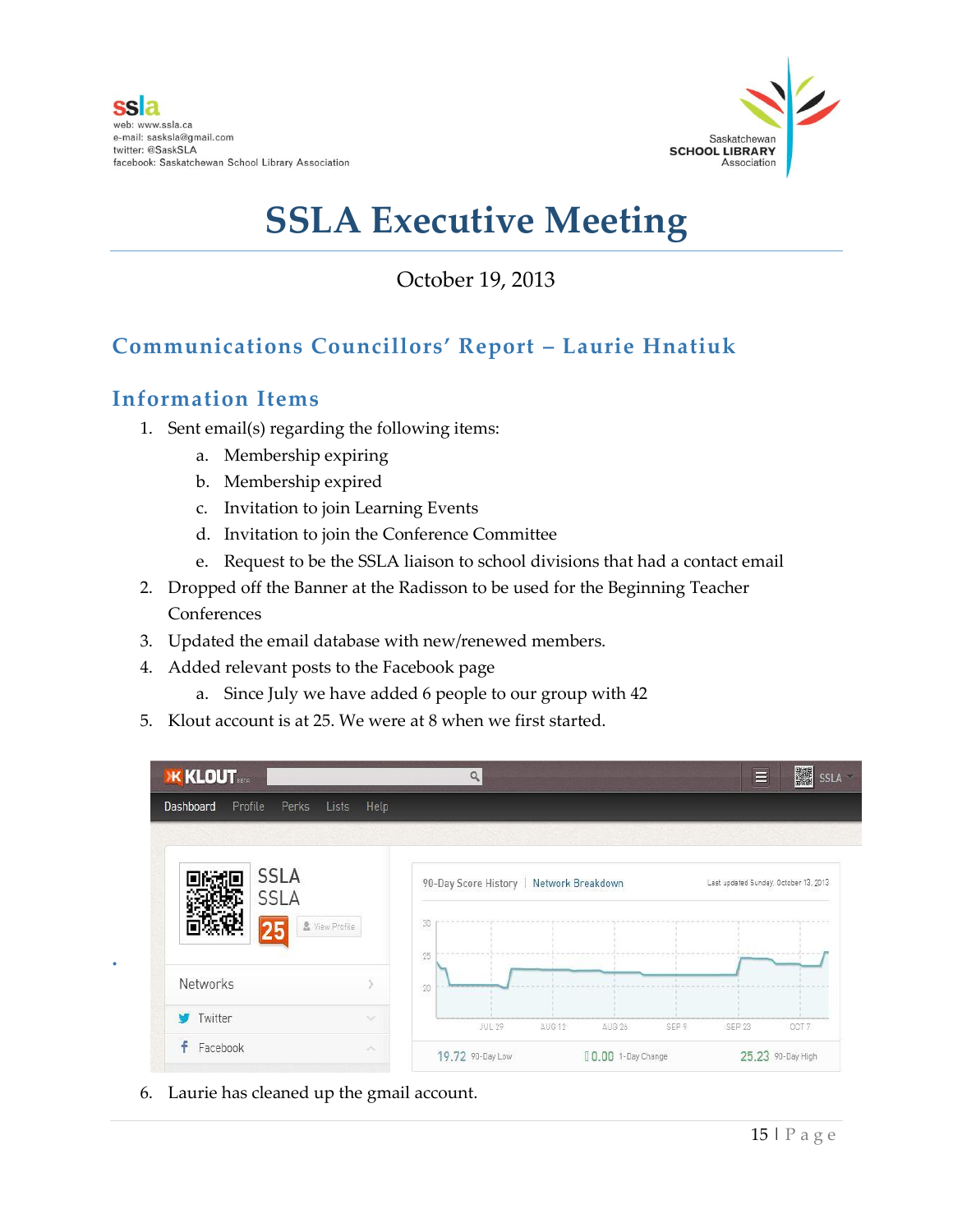

7. Laurie is sitting on the Library Information Technology Program Advisory Committee at SIAST. They are reviewing the procedures for the training of library technicians.

## **Action Items**

- 1. Pick up the banner from the STF
- 2. Send an email regarding November expirations and second reminder for previous expired members.
- 3. Use Twitter account to tweet rather than just hashtag #SaskSLA

Report submitted by: Laurie Hnatiuk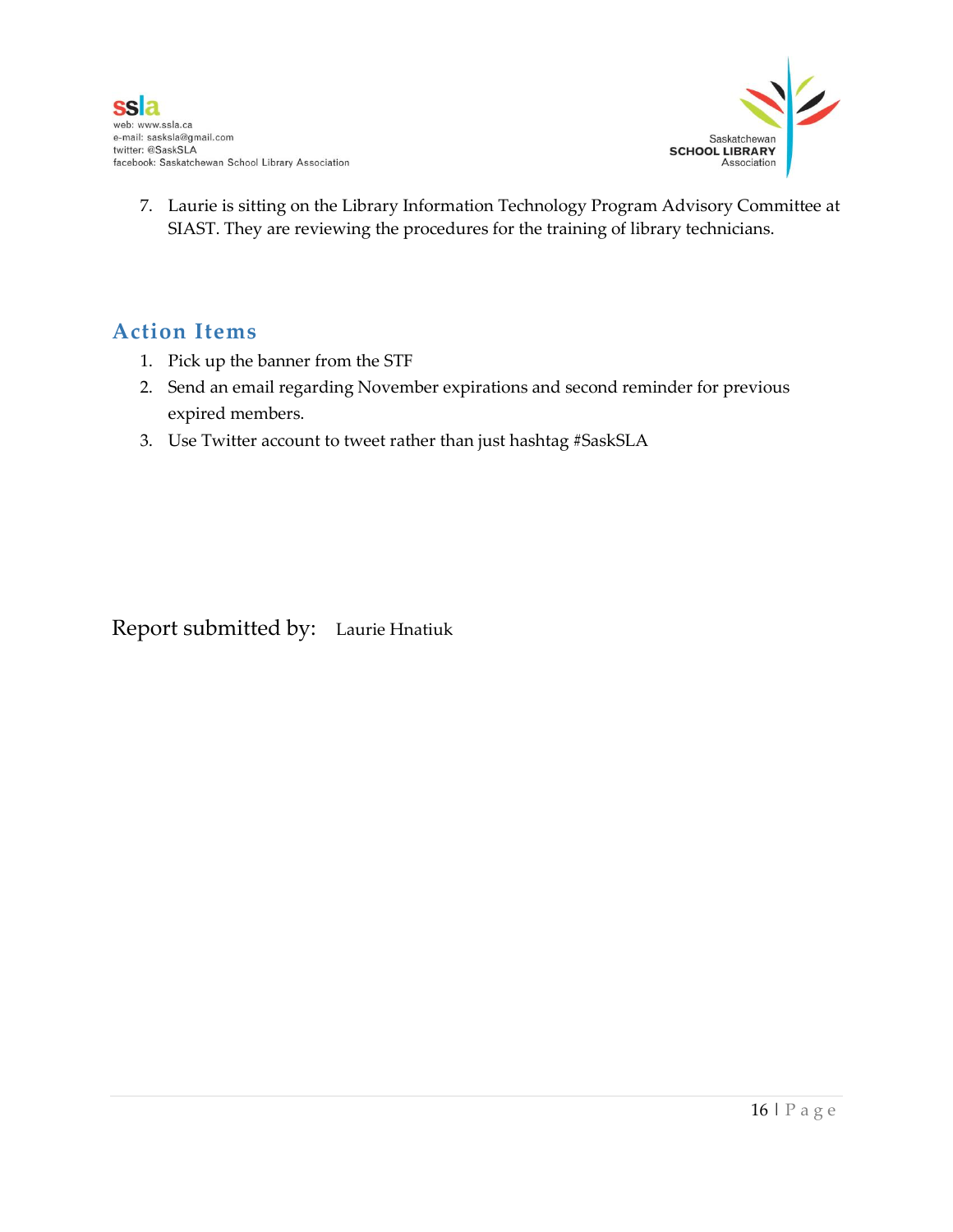

October 19, 2013

## **Special Projects Councillor's Report – Chris Arnstead (retired)**

## **Information Items**

### **The Inquiry Project**

- Finalized and proof read all content with Judy Nicholson, Project Facilitator
- Content was printed and given to Lynda Oliver, Ministry and Sharon Gabora, formerly at Ministry for editing, their suggestions were incorporated into content
- Content in both print and digital form was delivered by Judy to Carlene in Saskatoon to put on website
- Designed and arranged printing of 2500 bookmarks and 1000 handbills to advertise the Inquiry Project website through the STF print shop. Billed bookmarks against the 2012- 13 budget under advertising (\$143.57). Billed the handbills to the 2013-14 budget under the Inquiry Project (\$203.95). Arranged for payment of both bills.
- Application to the Ministry to cover the cost of video editing approval was delayed so arranged an advance payment so editing could begin. Approval has now been received so this expense will be paid by the Ministry.
- Communication strategy:
	- o handbills and/or bookmarks distributed at STF short courses in August, at the STF beginning teacher sessions in Regina and Saskatoon in September, at the TL PD session for TLs from RPS, RCS and PVSD in October in Regina, and in Saskatoon by Carlene.
	- o Booking for an article in the STF Bulletin was cancelled during a media restriction on Judy at the Ministry.
	- o Lynda and Judy prepared a Power Point presentation used to introduce the website during an Adobe webinar, which was taped and archived.
	- o "All schools mailout" Helped Judy prepare a package the Ministry shipped to all schools containing a letter of introduction, information about the introductory webinar, the handbill and bookmarks.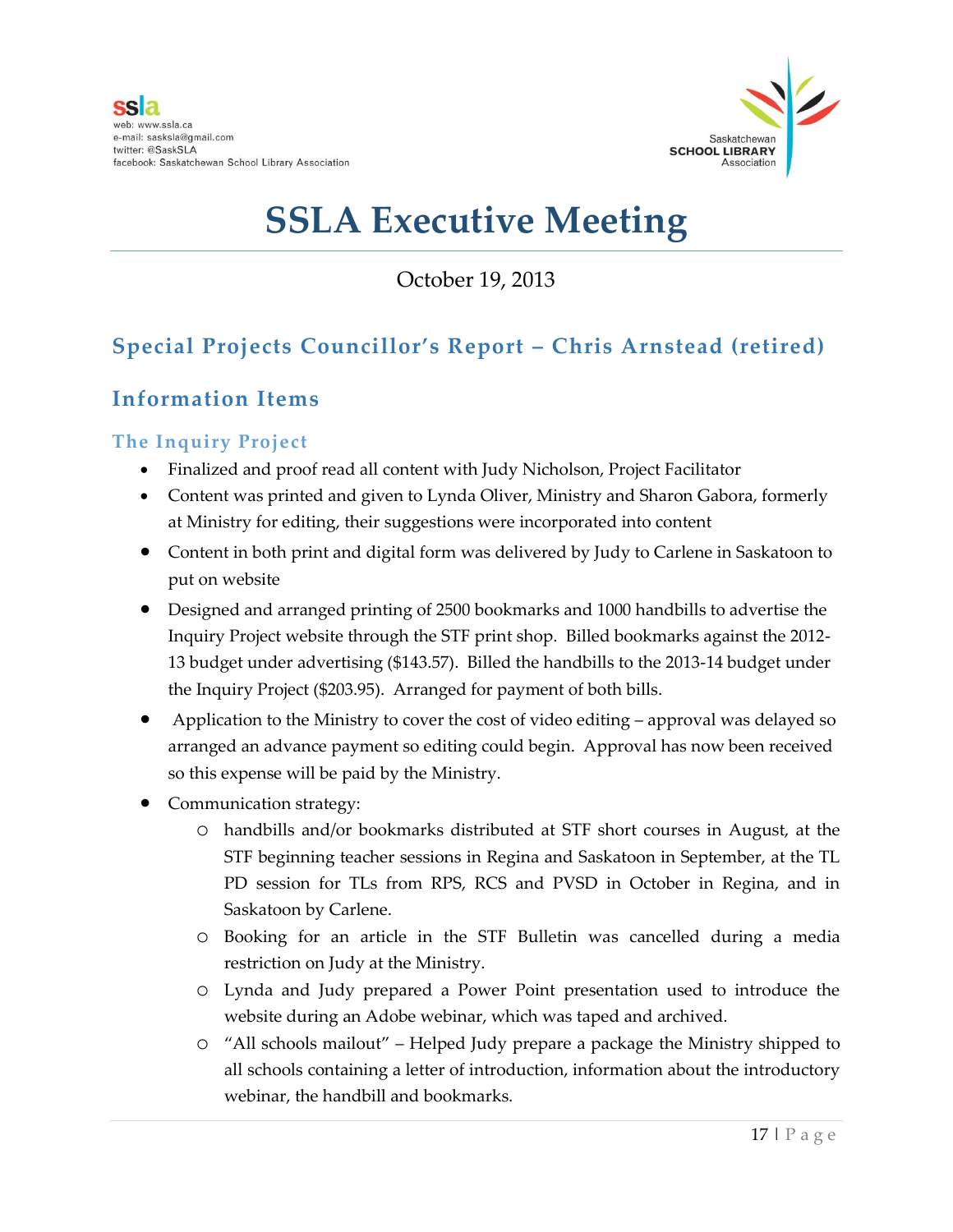

 I would like to express our appreciation to Judy Nicholson for all her hard work on the Inquiry Project, especially since she has continued to work pro bono on our behalf since the hours and remuneration of her contract ran out.

### **ACTION ITEMS**

- Review final report from Project Facilitator
- Complete proofing on video editing
- Ensure all bills are paid
- Complete final review of Inquiry website with developer

#### **Report submitted by: Chris Arnstead**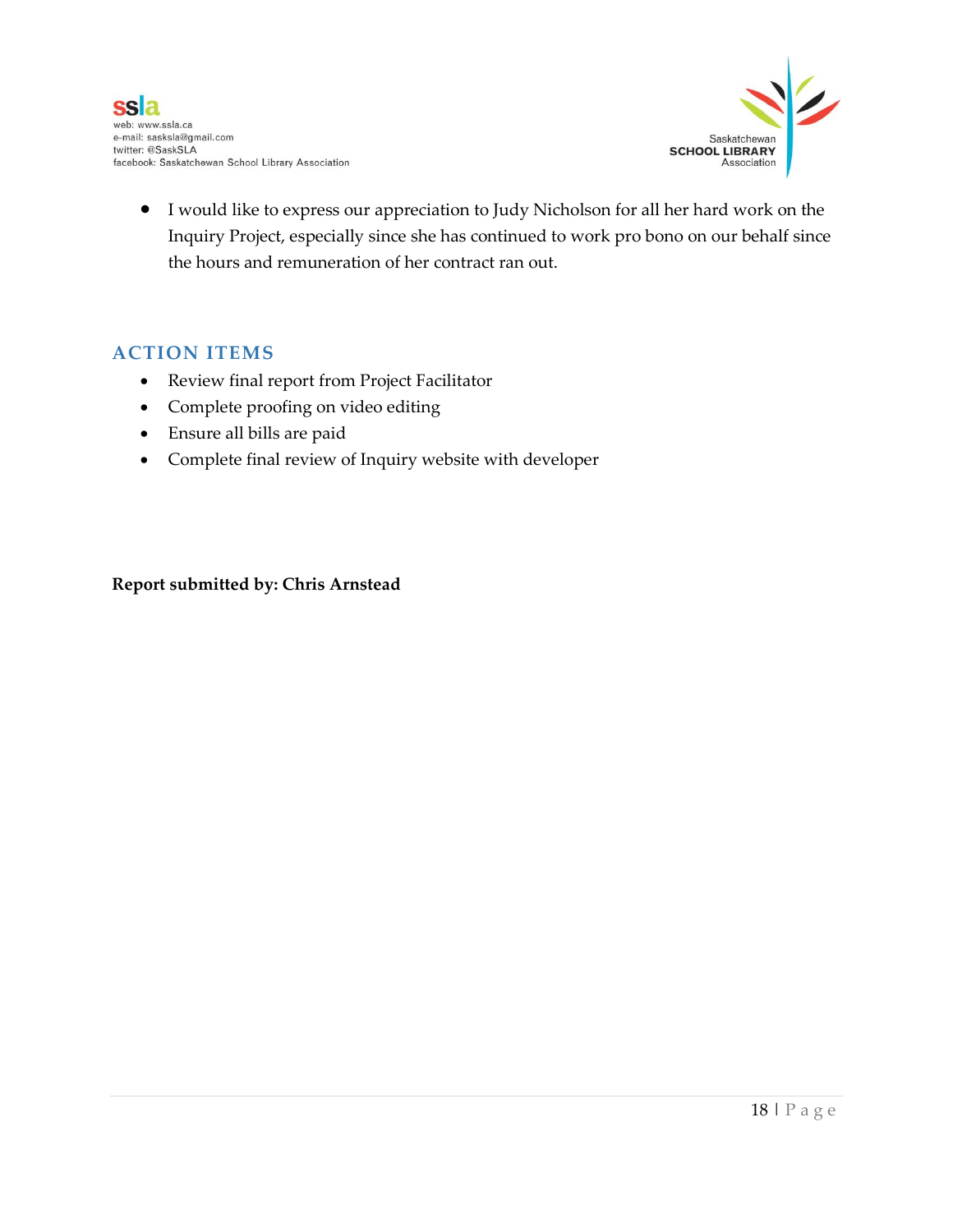

October 19, 2013

## **Special Project – Inquiry Project**

ssla web: www.ssla.ca<br>e-mail: sasksla@gmail.com twitter: @SaskSLA facebook: Saskatchewan School Library Association



### INQUIRY BUDGET 2012-2013

| <b>INCOME</b><br>Memo                             |              | Budget                   |     |                          |    | Difference (\$)          |  |
|---------------------------------------------------|--------------|--------------------------|-----|--------------------------|----|--------------------------|--|
| <b>Balance</b>                                    | $\mathbb{S}$ | $\overline{\phantom{a}}$ | \$  | $\overline{\phantom{a}}$ | S  | $\overline{\phantom{a}}$ |  |
| transfer of funds from long term savings          |              |                          | Ъ   | 9,358.00                 |    |                          |  |
| transfer of funds from advertising regular budget |              |                          | S   | 150.00                   |    |                          |  |
|                                                   |              |                          |     |                          |    |                          |  |
| <b>TOTAL INCOME</b>                               | \$           | $\overline{\phantom{a}}$ | \$. | 9,508.00                 | \$ | (9,508.00)               |  |

| <b>EXPENDITURES</b>                                  |              | Budget   |               | Actual | Difference (\$) |
|------------------------------------------------------|--------------|----------|---------------|--------|-----------------|
| <b>Working Group Meetings: travel, accommodation</b> | $\mathbb{S}$ | 800.00   |               |        |                 |
| A.Hnatiuk, gas costs                                 |              |          | $\mathbb{S}$  | 152.88 |                 |
| C. Raine, gas costs 05/05/2013                       |              |          | $\mathcal{S}$ | 67.20  |                 |
| C. Raine, gas costs 30/10/2012                       |              |          | \$            | 58.00  |                 |
| C. Raine, gas costs 25/04/2012                       |              |          | $\mathcal{S}$ | 60.00  |                 |
| C. Walters, travel and accommodation WGM 12/10/12    |              |          | \$            | 383.01 |                 |
| <b>Working Group Meetings: sub costs</b>             | $\mathbb{S}$ | 1,520.00 |               |        |                 |
| C. Arnstead, sub costs                               |              |          | $\mathbb{S}$  | 861.00 |                 |
| video filming and editing                            | $\mathbb{S}$ | 2,000.00 |               |        |                 |
| Hard frive for video storage                         |              |          | \$            | 109.99 |                 |
| Ministry is covering \$3000 of video editing         |              |          |               |        |                 |
| C. Walters, mtg with J. Nicholson                    |              |          | \$            | 21.08  |                 |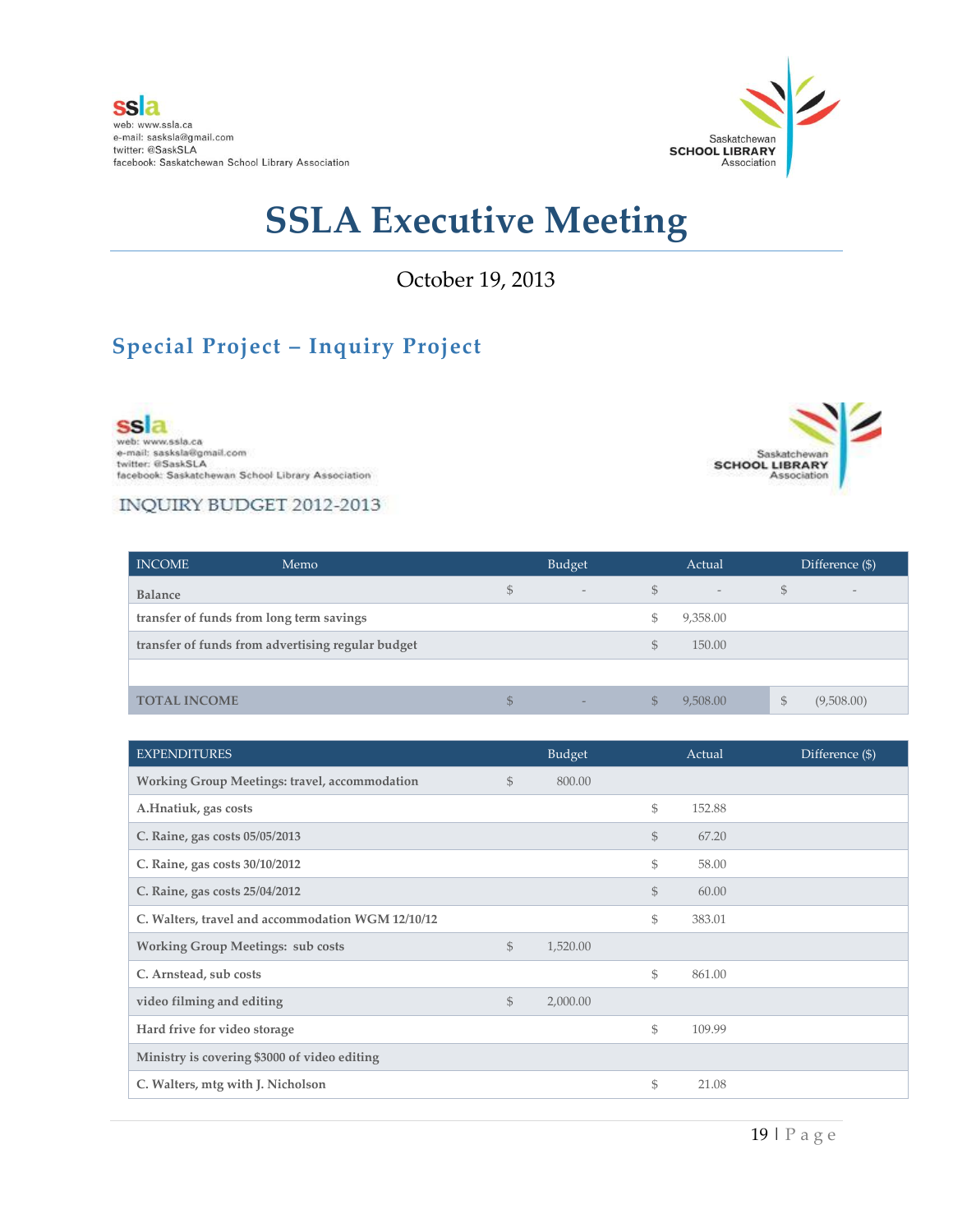

web: www.ssla.ca<br>e-mail: sasksla@gmail.com<br>twitter: @SaskSLA<br>facebook: Saskatchewan School Library Association



| Judy Nicholson, wages (fall 2012)                               | \$   | 5,800.00      | $\mathbb{S}$ | 1,650.00 |                |                 |  |  |
|-----------------------------------------------------------------|------|---------------|--------------|----------|----------------|-----------------|--|--|
| Judy Nicholson, wages (winter 2013)                             |      |               | \$           | 1,500.00 |                |                 |  |  |
| Judy Nicholson, wages (spring/summer 2013)                      |      |               | \$           | 2,550.00 |                |                 |  |  |
| bookmarks (143.57) charged against 2012-13 advertising budget   |      |               |              |          |                |                 |  |  |
| expenses Judy and Carlene meeting about website (July and Aug.) | ??   |               |              |          |                |                 |  |  |
| handbill printing and design STF                                |      |               | \$           | 203.95   |                |                 |  |  |
| stock photos for website (Carlene)                              | \$   | 400.00        | \$           | 591.25   |                |                 |  |  |
| Inquiry web page honorarium                                     | \$   | 1,500.00      |              |          |                |                 |  |  |
| <b>TOTAL EXPENSES</b>                                           | \$   | 12,020.00     | \$           | 8,208.36 | $\mathfrak{S}$ |                 |  |  |
| <b>GRAND TOTAL</b>                                              |      | <b>Budget</b> |              | Actual   |                | Difference (\$) |  |  |
| Income (from savings)                                           | \$   |               | $\mathbb{S}$ | 9,508.00 | \$             | (9,508.00)      |  |  |
| Expenditures                                                    | \$   | 12,020.00     | \$           | 8,208.36 | $\mathbb{S}$   | 3,811.64        |  |  |
| <b>GRAND TOTAL</b>                                              | $-5$ | 12,020.00     | $\mathbb{S}$ | 1,299.64 |                |                 |  |  |

## **FINANCIAL STATEMENT 2013-2014**

**Report submitted by: Chris Arnstead**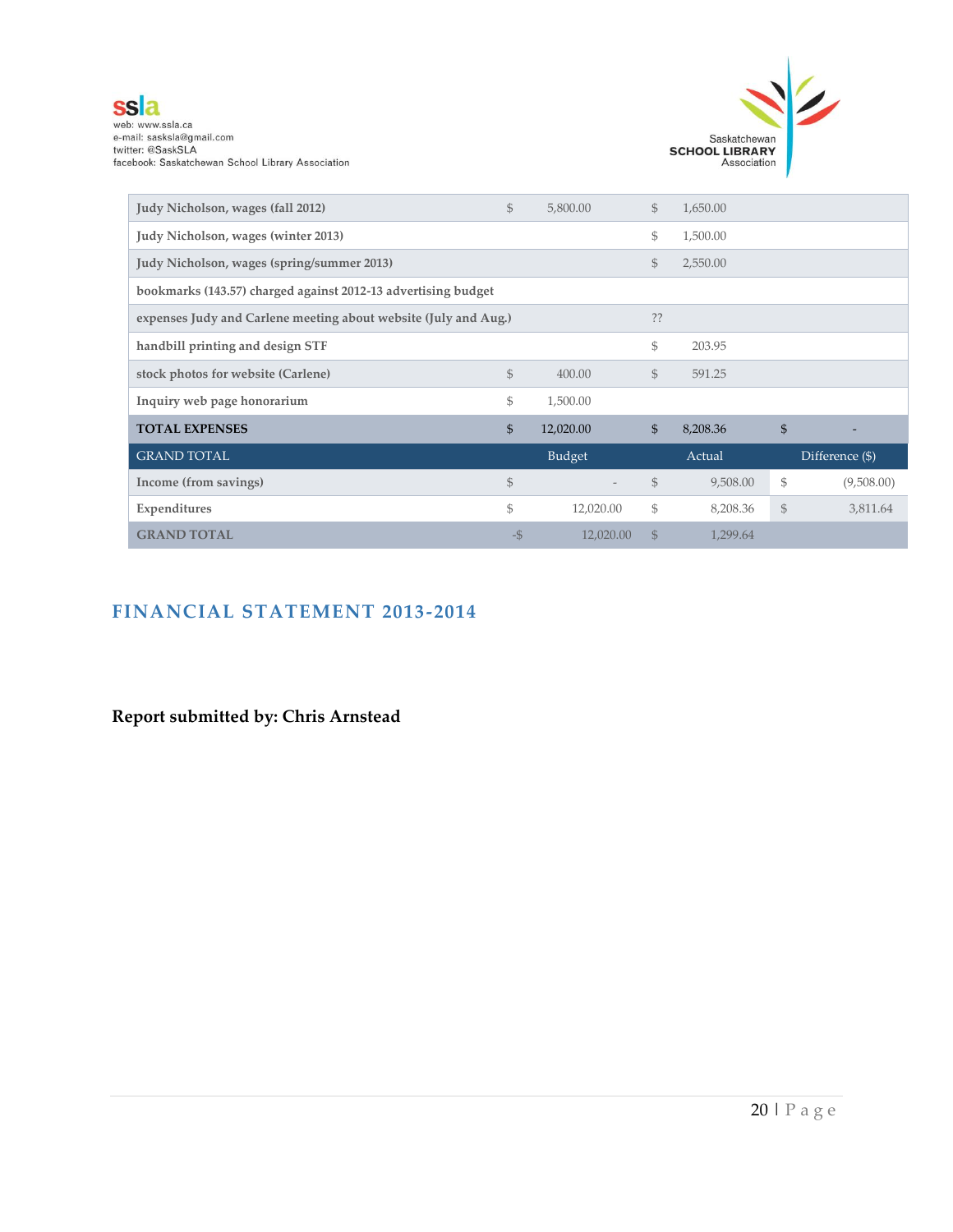

## October 19, 2013

## **Secretary/Archivist Councillor's Report – Charlotte Raine**

**Date: October 11, 2013**

## **Information Items**

- 1. Recorded the September minutes and sent them to executive members. Will send to President for approval first next time.
- 2. Sent a copy of the minutes to Rob Lehne, the STF Executive Assistant Liaison for SSLA and to Colleen Paulhus, the Special Subject Council administrative assistant.
- 3. Began the hunt to locate the binders of pictures that Viktor Fast inquired about at our last executive meeting contacting a former STF liaison and a former SSLA president.

### **Action Items**

1. I need to locate updated addresses for our liaisons including: SLA representative, Saskatchewan Ministry of Education contact person, IASL, CASL, and any other organization with whom we should communicate. The list behind the veil is from 2011- 2012. Hopefully I can access reports from them, if they have them, before our November meeting.

**Report submitted by:** Charlotte Raine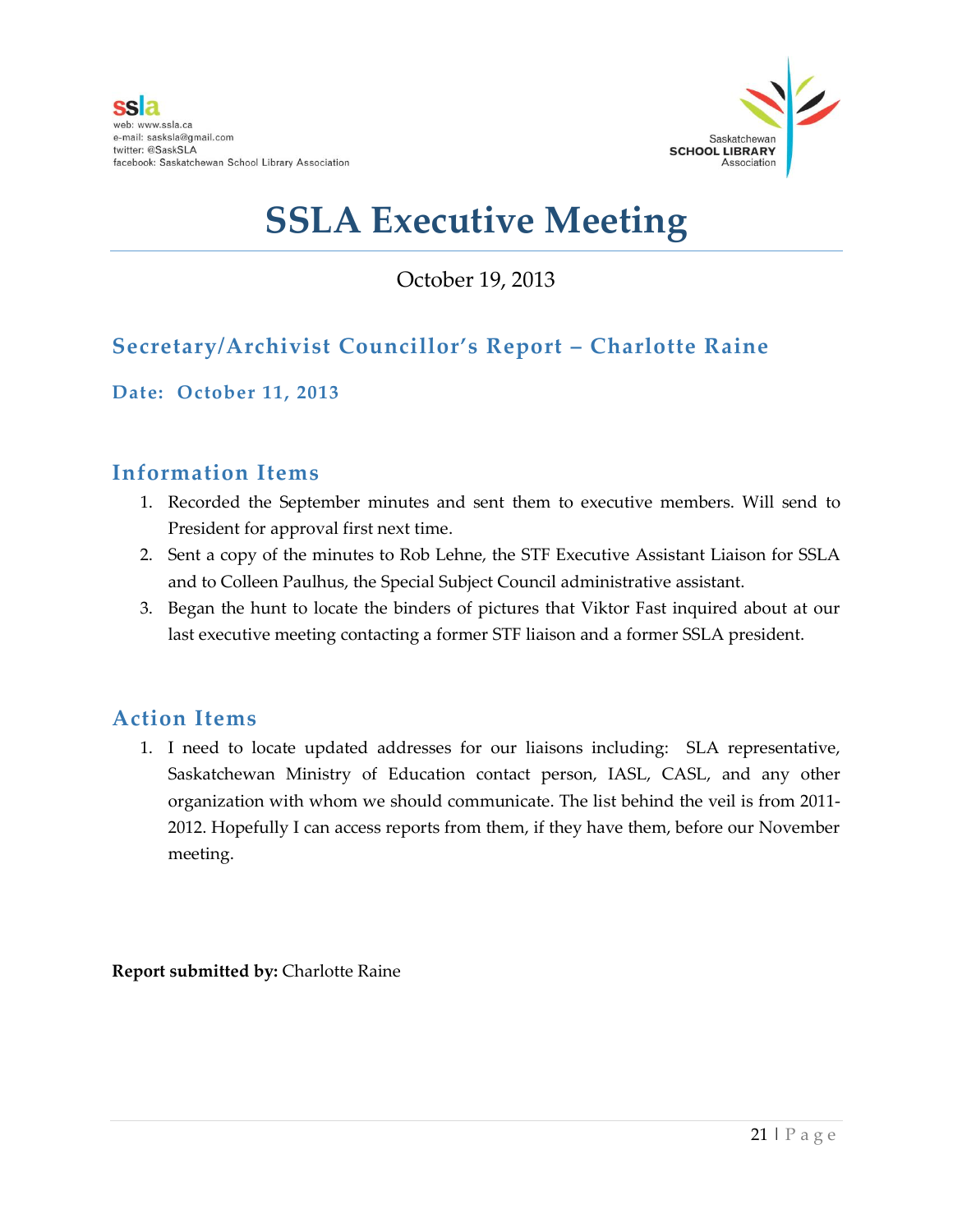

October 19, 2013

## **New Business**

### **Correspondence - IFLA and IASL**

#### **E-mail correspondence, October 11, 2013**

Thanks, Laurie and Charlotte, for keeping IASL on your contacts list. Here is the news (a report I wrote for the upcoming IASL newsletter) re the revision of the 2002 School Library Guidelines, which is a project being led by IFLA School Libraries, with IASL input through the Joint Committee of the two associations.

If SSLA would like to have someone on the executive serve on the expert panel for the revision of the Guidelines, that would be wonderful. Just let me know and I will be in contact with that person.

Warm regards,

Dianne

Dianne Oberg, PhD Professor Emerita, University of Alberta Chair, IASL / IFLA SLRC Joint Committee Regional Director for Canada, IASL Secretary, IFLA School Libraries SC

#### **E-mail correspondence, October 12, 2013**

I just got a note from Judy Nicholson, saying she has some time to devote to the Guidelines revision. I know she is not on the SSLA executive but thought you might want to know that someone else from SK is going to be serving on the expert panel. Dianne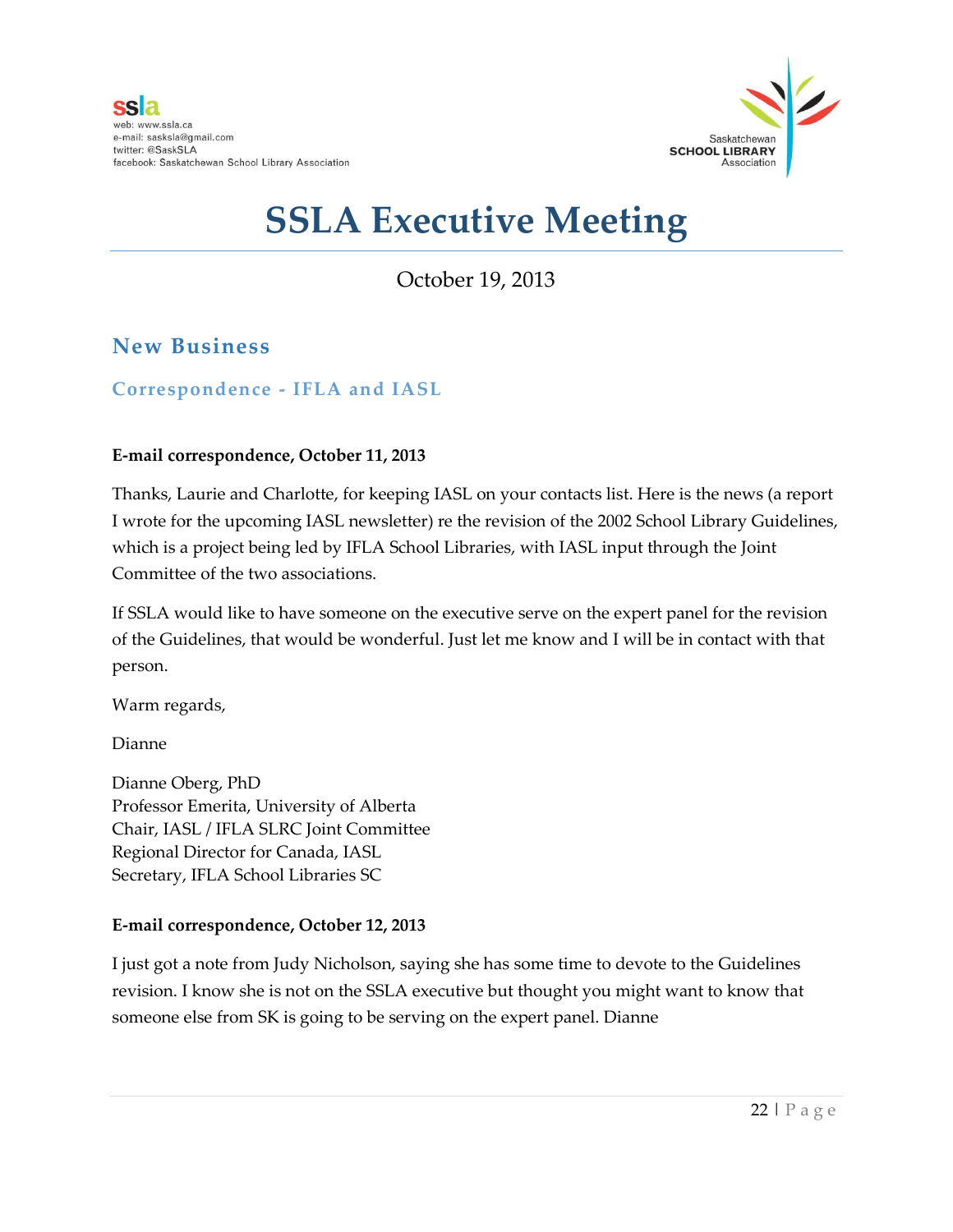

#### Report #1:

#### **Revision of the IFLA/UNESCO School Library Guidelines:**

#### **First Workshop Held in Singapore**

The revision of the 2002 IFLA/UNESCO School Library Guidelines began with a workshop at the Singapore WLIC, held on August 20, 2013 at the National Library of Singapore. Dianne Oberg (Canada) and Randi Lundvall (Norway) began the workshop with a brief history of the development of the 1999 IFLA/UNESCO School Library Manifesto and of the 2002 School Library Guidelines. Then Barbara Schultz-Jones organized five working groups, based on the content of the Guidelines: Introduction; Resources; Staff; Programs; and Promotion. The groups each gave a brief report at the end of their discussions which were recorded on a flipchart. Dianne Oberg, incoming Secretary of the School Libraries Standing Committee, has transcribed the flipchart notes, and soon the group reports will be available as well.

#### **History of the Manifesto**

The IFLA/UNESCO School Library Manifesto is titled, The School Library in Teaching and Learning for All. It begins with a mission statement for the school library:

*The school library provides information and ideas that are fundamental to functioning successfully in today's information and knowledge-based society. The school library equips students with life-long learning skills and develops the imagination, enabling them to live as responsible citizens.*

The roots of the Manifesto emerged during the 1993 international conference "School Libraries in the Developing World" held in Caldès de Montbui, Spain and sponsored by IFLA, IASL, and UNESCO. Following the conference, three Canadians working with the National Library of Canada (Gwynneth Evans, Paulette Bernhard, Anne Galler) conducted an by international survey of school libraries and began to write the first draft of the manifesto. Following a series of consultations and workshops, the manifesto was

Finally approved by the Governing Board of IFLA and endorsed by UNESCO in 1999. The Manifesto has been translated into many languages and has been used all over the world as a school library policy benchmark.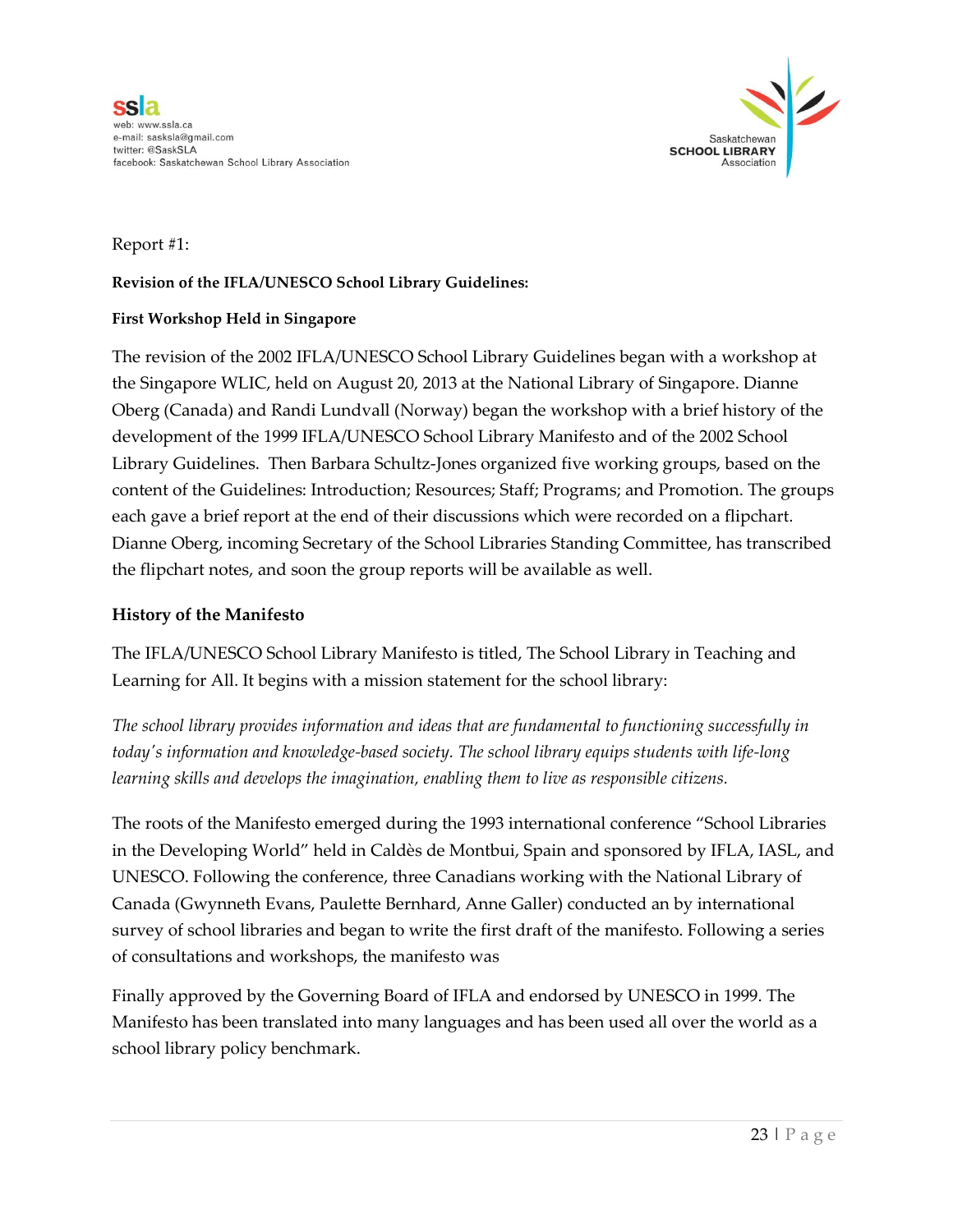



#### **History of the Guidelines**

The IFLA/UNESCO School Library Guidelines were developed to give practical guidance for those involved in developing and/or improving school libraries. The desire for specific guidelines followed the publication of the School Library Manifesto. The IFLA School Libraries Section began a process of consultations and workshops and a review of guidelines from countries around the world. The final writing and editing of the guidelines document was completed by Tove Pemmer Saetre (Norway) and Glenys Willars (UK), and the guidelines were approved by the Governing Board of IFLA and endorsed by UNESCO in 2002.

#### **Tentative Timeline for the Revision Process**

The process for the revision will involve a series of reviews and writing sessions as well as consultations with members of the IFLA School Libraries Standing Committee and with members of IASL. The joint committee anticipates considering feedback on the Guidelines during October and November in order to have a first draft of the revised document by December 2013. Further feedback and rewriting will continue throughout the first half of 2014. The plan is to have a final document ready for endorsement in August 2014 by the IFLA School Libraries Standing Committee and by IASL. Then the document will go for approval to the Governing Board of IFLA in December 2014, followed by approval by UNESCO.

The revision process will be managed by the IASL/IFLA Joint Committee with Randi Lundvall taking the lead. Randi completed her second term as Chair of the IFLA School Libraries Standing Committee (SC) in August at the Singapore WLIC, but she will be continuing as a member of the School Libraries SC for the next two years. The Joint Committee consists of three members each of IASL and of IFLA School Libraries plus IASL President Diljit Singh and IFLA School Libraries Chair Barbara Schultz-Jones (USA).

#### **Call for Participation in the Revision Process**

IASL members are invited to participate in the revision of the School Library Guidelines as members of the "expert panel" to provide on-going feedback and advice to the joint committee. Interested individuals should contact Dianne Oberg  $\omega$ ualberta.ca. Dianne and Randi will provide you with the information and resources that you will need to participate as a member of our "expert panel" over the next year. Dianne Oberg

Chair, IASL-IFLA School Libraries Joint Committee Director-Canada, IASL Secretary, School Libraries SC, IFLA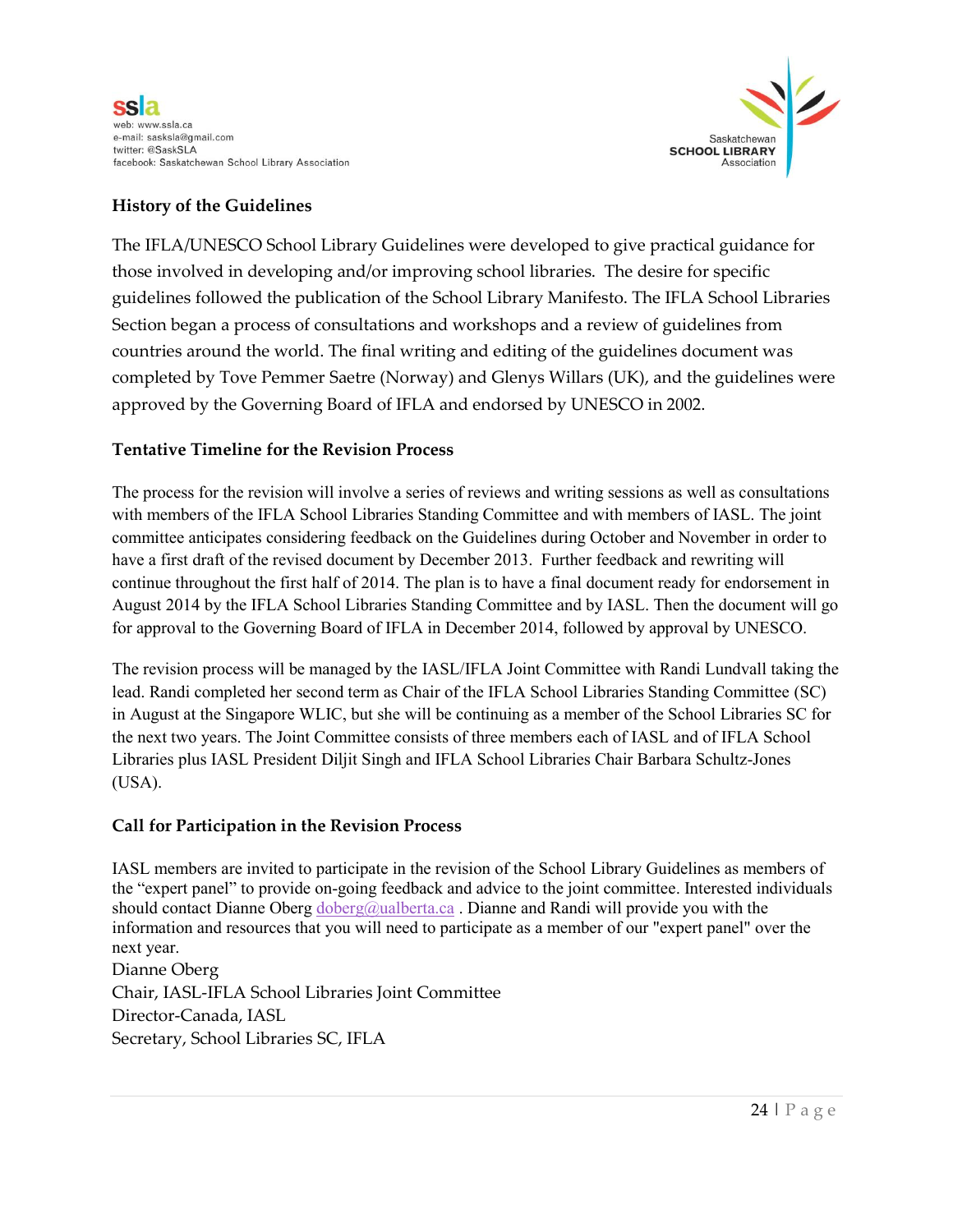

#### Report #2:

IASL and IFLA School Libraries are working together to update the 2002 IFLA/UNESCO School Library Guidelines. I know that Judith Sykes is leading a Canadian initiative, funded by the Canadian Library Association, to create a new national school libraries policy document. Canadian librarians have been very involved in the development of international policy documents as well (for example, the IFLA/UNESCO School Library Manifesto).

Randi Lundvall, will be taking the lead on the revision of the 2002 IFLA/UNESCO School Library Guidelines. I am hoping that you will give your assistance with the revision of the 2002 IFLA/UNESCO School Libraries Guidelines. This message provides you with the information and resources that you will need to participate as a member of our "expert panel" over the next year.

The process for the revision will involve a series of reviews and writing sessions as well as consultations with members of our SC and with members of IASL (the International Association of School Librarianship). We plan to have a final document ready for endorsement in August 2014 by our SC and by IASL. Then the document will go for approval to the Governing Board of IFLA in December 2014, followed by approval by UNESCO.

The process for the revision of the 2002 Guidelines began with a workshop at the Singapore WLIC, held on August 20, 2013 at the National Library of Singapore for about 25 participants. Dianne Oberg and I began the workshop with a brief history of the development of the 1999 UNESCO/IFLA School Library Manifesto and of the 2002 School Library Guidelines. Then Barbara Schultz-Jones organized us into five working groups, based on the content of the Guidelines: Introduction; Resources; Staff; Programs; and Promotion. The groups each gave a brief report at the end of their discussions which were recorded on a flipchart. Dianne Oberg, incoming Secretary of the School Libraries Standing Committee, has transcribed the flipchart notes, and soon the group reports will be available as well.

I hope that you will contribute as an "expert panel" to the work of the Guidelines revision over the next year. I am requesting that you assist the writing committee by doing the following over the next month: